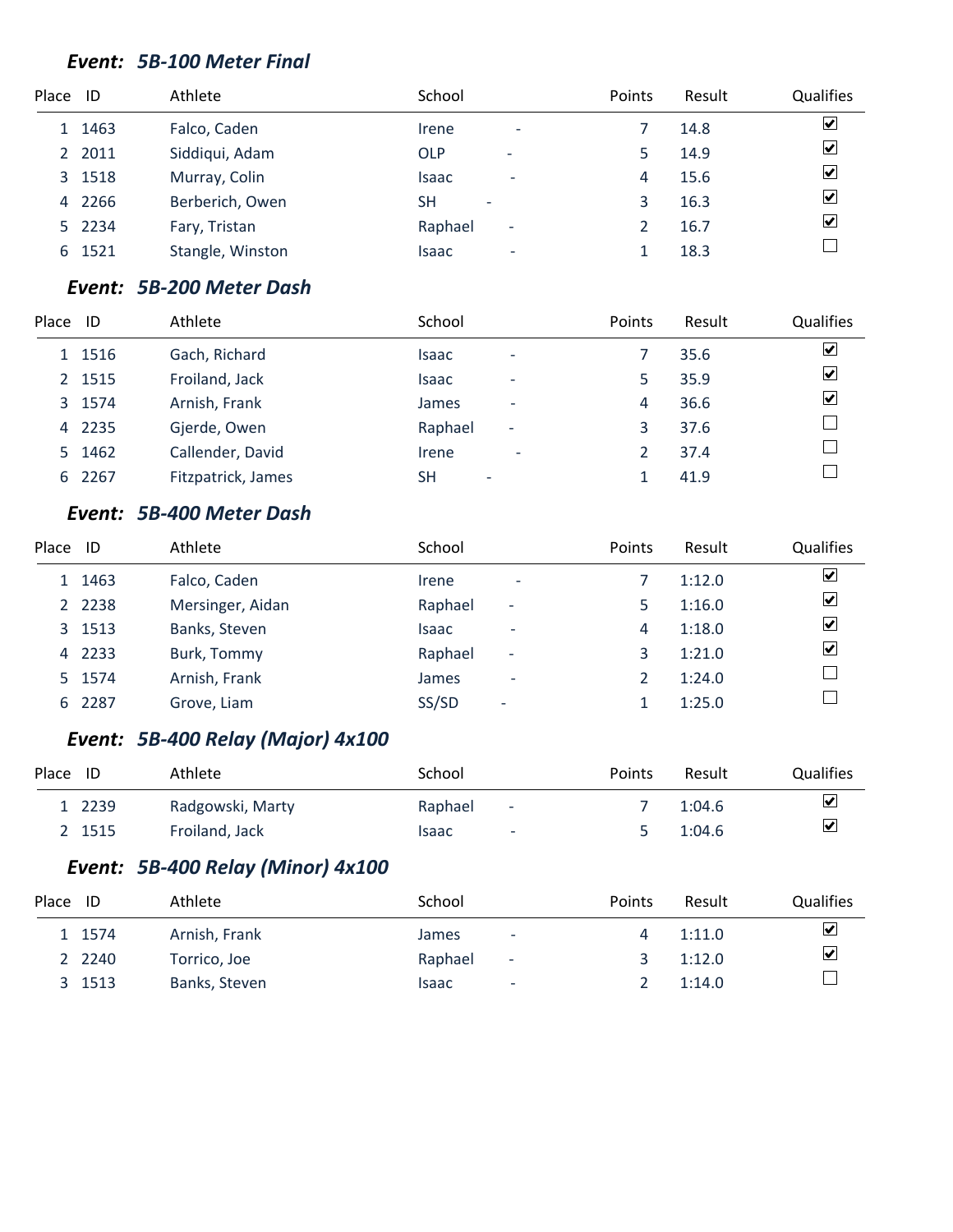#### *Event: 5B-600 Meter Run*

| Place ID |           | Athlete        | School                                | Points | Result | Qualifies                    |
|----------|-----------|----------------|---------------------------------------|--------|--------|------------------------------|
|          | 1 1519    | Richards, Finn | Isaac<br>$\overline{\phantom{0}}$     |        | 2:06.0 | $\boxed{\blacktriangledown}$ |
|          | 2 2 2 3 6 | Hefley, Reed   | Raphael<br>$\overline{\phantom{a}}$   |        | 2:13.0 | $\overline{\mathbf{v}}$      |
|          | 3 2233    | Burk, Tommy    | Raphael<br>$\overline{\phantom{a}}$   | 4      | 2:14.0 | $\overline{\mathbf{v}}$      |
| 4        | 2268      | Kaefer, Conor  | <b>SH</b><br>$\overline{\phantom{0}}$ |        | 2:15.0 | $\overline{\mathbf{v}}$      |
|          | 5 2287    | Grove, Liam    | SS/SD<br>۰                            |        | 2:15.0 |                              |
| 6        | 1465      | Murray, Luke   | Irene<br>-                            |        | 3:21.0 |                              |

#### *Event: 5B-75 Meter Final*

| Place | ID     | Athlete            | School                                |                          | Points | Result | <b>Qualifies</b>   |
|-------|--------|--------------------|---------------------------------------|--------------------------|--------|--------|--------------------|
|       | 1 2011 | Siddiqui, Adam     | <b>OLP</b>                            | $\overline{\phantom{a}}$ |        | 11.0   | ⊻                  |
|       | 2 1520 | Rogers, Matthew    | Isaac                                 | $\overline{\phantom{a}}$ |        | 11.2   | ⊻                  |
|       | 3 2240 | Torrico, Joe       | Raphael                               | $\overline{\phantom{a}}$ | 4      |        | $ \boldsymbol{v} $ |
|       | 4 2266 | Berberich, Owen    | <b>SH</b><br>$\overline{\phantom{a}}$ |                          | 3      |        | $ \boldsymbol{v} $ |
|       | 5 1467 | Sullivan, Matthew  | Irene                                 | $\overline{\phantom{a}}$ |        |        | $ \boldsymbol{v} $ |
|       | 6 2010 | Perez, Christopher | <b>OLP</b>                            | $\overline{\phantom{a}}$ |        |        |                    |

# *Event: 5B-800 Medley Relay*

| Place ID | thlete        | `chool                            | Points | Result | Qualifies               |
|----------|---------------|-----------------------------------|--------|--------|-------------------------|
| 2618     | Nicholas Hale | isaac<br>$\overline{\phantom{0}}$ |        | $-550$ | $\overline{\mathbf{v}}$ |

#### *Event: 5B-800 Meter Run*

| Place | ID        | Athlete           | School                                   | Points | Result | Qualifies                    |
|-------|-----------|-------------------|------------------------------------------|--------|--------|------------------------------|
|       | 1 1519    | Richards, Finn    | Isaac<br>$\overline{\phantom{0}}$        |        | 2:57.0 | $\blacktriangledown$         |
|       | 2 2 2 3 9 | Radgowski, Marty  | Raphael<br>$\overline{\phantom{a}}$      |        | 3:02.0 | $\boxed{\blacktriangledown}$ |
|       | 3 2268    | Kaefer, Conor     | <b>SH</b><br>-                           | 4      |        | $\boxed{\blacktriangledown}$ |
|       | 4 1517    | Goebel, John      | <b>Isaac</b><br>$\overline{\phantom{a}}$ | 3      |        | $\overline{\mathbf{v}}$      |
|       | 5 1467    | Sullivan, Matthew | Irene<br>٠                               |        |        |                              |

# *Event: 5B-800 Relay 4x200*

| Place ID | Athlete        | School     | Points | Result | <b>Qualifies</b> |
|----------|----------------|------------|--------|--------|------------------|
| 1515     | Froiland, Jack | Isaac<br>۰ |        |        | ⊻                |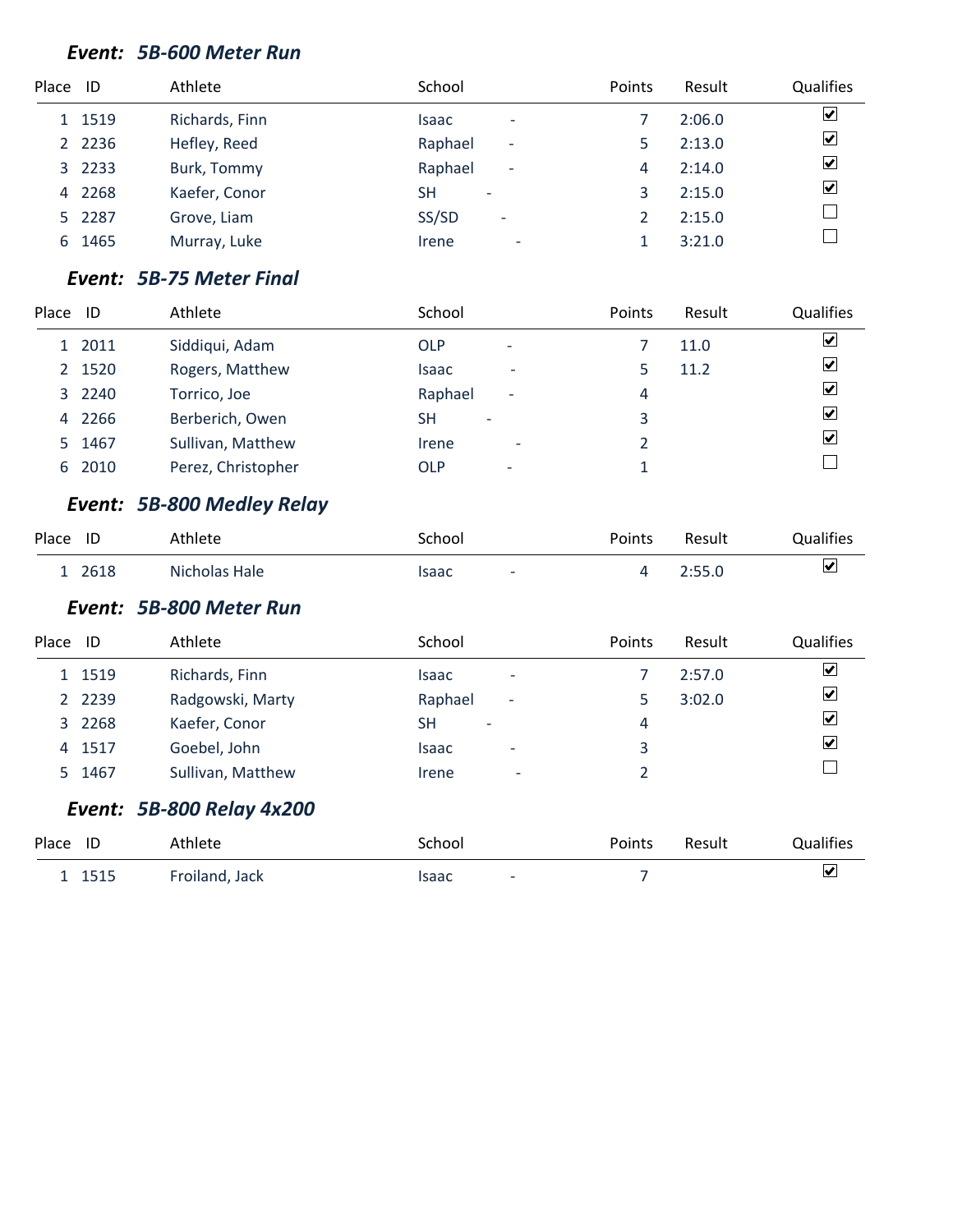# *Event: 5B-High Jump*

| Place ID |           | Athlete            | School                                   | Points | Result | Qualifies               |
|----------|-----------|--------------------|------------------------------------------|--------|--------|-------------------------|
|          | 1 2267    | Fitzpatrick, James | <b>SH</b><br>$\overline{\phantom{a}}$    |        | 3'11"  | $\overline{\mathbf{v}}$ |
|          | 2 2 2 3 9 | Radgowski, Marty   | Raphael<br>$\overline{\phantom{a}}$      |        | 3'7''  | $\overline{\mathbf{v}}$ |
|          | 3 1576    | Grover, Gavin      | James<br>$\overline{\phantom{a}}$        | 4      | 3'5''  | $\overline{\mathbf{v}}$ |
| 4        | 2266      | Berberich, Owen    | <b>SH</b><br>-                           |        | 3'2''  | $\overline{\mathbf{v}}$ |
|          | 5 1575    | Connelly, Brooks   | <b>James</b><br>$\overline{\phantom{0}}$ |        | 1.11   |                         |
| 6.       | 1518      | Murray, Colin      | Isaac<br>$\overline{\phantom{0}}$        |        | 1.11   |                         |

#### *Event: 5B-Javelin*

| Place | ID        | Athlete         | School                                | Points | Result | Qualifies               |
|-------|-----------|-----------------|---------------------------------------|--------|--------|-------------------------|
|       | 1 1579    | Wessel, Lucas   | James<br>٠                            |        | 65'1"  | ☑                       |
|       | 2 2 2 6 6 | Berberich, Owen | <b>SH</b><br>$\overline{\phantom{a}}$ | 5      | 57'1"  | ☑                       |
|       | 3 2268    | Kaefer, Conor   | <b>SH</b><br>$\overline{\phantom{a}}$ | 4      | 49' 5" | $\blacktriangledown$    |
|       | 4 2237    | Lang, Nick      | Raphael<br>$\overline{\phantom{a}}$   | 3      | 48'8"  | $\blacktriangledown$    |
|       | 5 2287    | Grove, Liam     | SS/SD<br>-                            |        | 46'0"  | $\blacktriangledown$    |
|       | 6 2240    | Torrico, Joe    | Raphael<br>$\overline{\phantom{a}}$   |        | 41'8"  | $\overline{\mathbf{v}}$ |
|       | 7 1576    | Grover, Gavin   | James<br>$\overline{\phantom{0}}$     | 0      | 1.11   |                         |
|       | 8 1356    | Cahill, Patrick | IC<br>$\overline{\phantom{0}}$        | 0      | 1.11   |                         |

# *Event: 5B-Long Jump*

| Place ID |        | Athlete          | School                                   |   | Points | Result     | Qualifies                    |
|----------|--------|------------------|------------------------------------------|---|--------|------------|------------------------------|
|          | 1 1515 | Froiland, Jack   | <b>Isaac</b><br>$\overline{\phantom{0}}$ |   |        | 11'7''     | $\overline{\mathbf{v}}$      |
|          | 2 1463 | Falco, Caden     | Irene                                    | ٠ | 5      | 10'6''     | $\blacktriangledown$         |
|          | 3 2238 | Mersinger, Aidan | Raphael<br>$\overline{\phantom{0}}$      |   | 4      | $10'$ 2.5" | $\boxed{\blacktriangledown}$ |
|          | 4 2234 | Fary, Tristan    | Raphael<br>$\overline{\phantom{a}}$      |   | 3      | 9' 11.75"  | $\blacktriangledown$         |
|          | 5 1521 | Stangle, Winston | <b>Isaac</b><br>$\overline{\phantom{a}}$ |   |        | 9' 11.5"   | $\blacktriangledown$         |
|          | 6 2011 | Siddiqui, Adam   | <b>OLP</b><br>$\overline{\phantom{a}}$   |   |        | 9' 11.25"  | ☑                            |
|          | 7 2240 | Torrico, Joe     | Raphael<br>$\overline{\phantom{a}}$      |   | 0      | 1.11       |                              |
|          | 8 1513 | Banks, Steven    | <b>Isaac</b>                             |   |        | 1.11       |                              |

# *Event: 5B-Shot Put*

| Place | ID        | Athlete            | School                     |                          | Points   | Result    | <b>Qualifies</b>            |
|-------|-----------|--------------------|----------------------------|--------------------------|----------|-----------|-----------------------------|
|       | 1 1463    | Falco, Caden       | <i><u><b>Irene</b></u></i> | $\overline{\phantom{a}}$ |          | 20' 9.75" | ⊻                           |
|       | 2 2 6 2 2 | Gaetano Carbonara  | Isaac                      | $\overline{\phantom{0}}$ | 5        | 20' 2.75" | $\vert\mathbf{v}\vert$      |
|       | 3 1575    | Connelly, Brooks   | James                      | $\overline{\phantom{a}}$ | 4        | 19' 5"    | ⊻                           |
|       | 4 2234    | Fary, Tristan      | Raphael                    | $\overline{\phantom{a}}$ | 3        | 18' 9.5"  | $\boxed{\checkmark}$        |
|       | 5 2237    | Lang, Nick         | Raphael                    | $\overline{\phantom{a}}$ |          | 18' 6"    | $\overline{\mathbf{v}}$     |
|       | 6 2267    | Fitzpatrick, James | <b>SH</b>                  |                          |          | 18' 2"    | $ \boldsymbol{\mathsf{v}} $ |
|       | 7 2235    | Gjerde, Owen       | Raphael                    | $\overline{\phantom{a}}$ | $\Omega$ | 1.11      |                             |
| 8     | 2241      | Villas, Jacob      | Raphael                    | $\overline{\phantom{a}}$ | $\Omega$ | 1.11      |                             |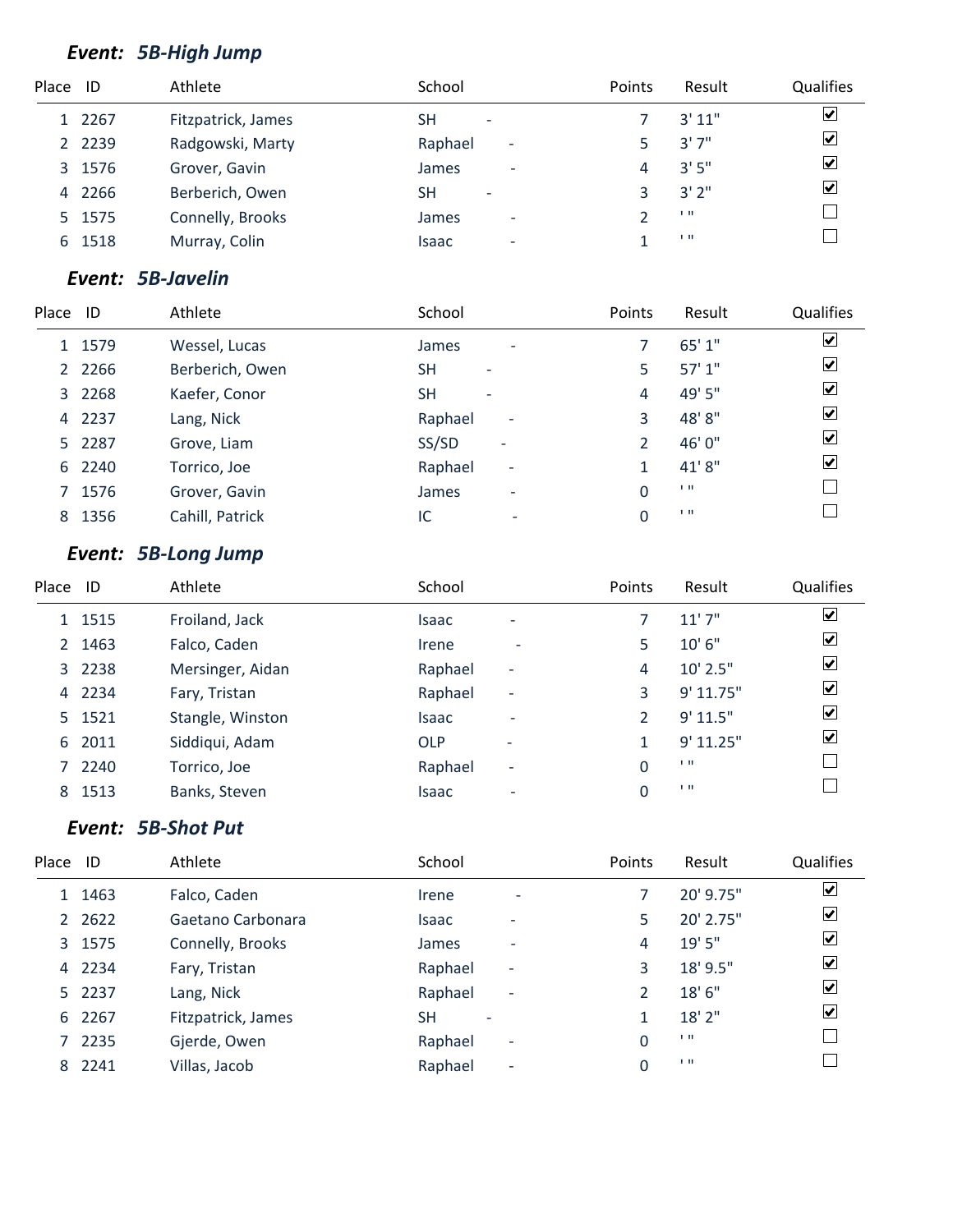# *Event: 5B-Triple Jump*

| Place ID |           | Athlete          | School                                   | Points | Result    | Qualifies               |
|----------|-----------|------------------|------------------------------------------|--------|-----------|-------------------------|
|          | 1 2239    | Radgowski, Marty | Raphael<br>$\overline{\phantom{a}}$      |        | 26' 0.5"  | $\boxed{\checkmark}$    |
|          | 2 2 2 3 8 | Mersinger, Aidan | Raphael<br>$\overline{\phantom{a}}$      |        | 24' 9"    | $\overline{\mathbf{v}}$ |
|          | 3 2236    | Hefley, Reed     | Raphael<br>$\overline{\phantom{a}}$      | 4      | 24'3''    | $\overline{\mathbf{v}}$ |
| 4        | 1579      | Wessel, Lucas    | James                                    |        | 22' 10.5" | $\overline{\mathbf{v}}$ |
|          | 5 1574    | Arnish, Frank    | <b>James</b><br>$\overline{\phantom{a}}$ |        | 20'2"     | $\overline{\mathbf{v}}$ |
| 6        | 2268      | Kaefer, Conor    | <b>SH</b>                                |        | 19' 9"    | $\overline{\mathbf{v}}$ |
|          | 2233      | Burk, Tommy      | Raphael<br>$\overline{\phantom{a}}$      |        | 1.11      |                         |

#### *Event: 5G-100 Meter Final*

| Place | ID     | Athlete         | School                              | Points | Result | Qualifies               |
|-------|--------|-----------------|-------------------------------------|--------|--------|-------------------------|
|       | 1 1455 | Flowers, Mia    | Irene<br>$\overline{\phantom{a}}$   |        | 15.3   | $\overline{\mathbf{v}}$ |
|       | 2 1460 | Vena, Gianna    | <i><u><b>Irene</b></u></i><br>-     | 5      | 15.4   | $\overline{\mathbf{v}}$ |
|       | 3 2232 | Repovich, Molly | Raphael<br>$\overline{\phantom{a}}$ | 4      | 15.6   | $\overline{\mathbf{v}}$ |
|       | 4 1571 | Buckley, Eve    | James<br>$\overline{\phantom{0}}$   |        | 16.1   | $\overline{\mathbf{v}}$ |
|       | 5 1570 | Boucek, Ainsley | James<br>$\overline{\phantom{0}}$   |        | 16.2   | $\overline{\mathbf{v}}$ |
|       | 6 2231 | Quinn, McKenna  | Raphael<br>$\overline{\phantom{a}}$ |        | 17.6   |                         |

### *Event: 5G-200 Meter Dash*

| Place ID |           | Athlete              | School                                | <b>Points</b> | Result | <b>Qualifies</b>        |
|----------|-----------|----------------------|---------------------------------------|---------------|--------|-------------------------|
|          | 1 1454    | Chiarello, Gabriella | Irene<br>$\overline{\phantom{a}}$     |               | 33.8   | $\overline{\mathbf{v}}$ |
|          | 2 2 2 6 3 | Nielsen, Margaret    | <b>SH</b><br>$\overline{\phantom{a}}$ |               | 34.9   | $\blacktriangledown$    |
|          | 3 1510    | Plumpe, Isabel       | Isaac<br>$\overline{\phantom{a}}$     | 4             | 37.8   | $\overline{\mathbf{v}}$ |
| 4        | 2262      | Munson, Sophia       | <b>SH</b><br>$\overline{\phantom{a}}$ |               | 38.9   |                         |
|          | 5 1511    | Wagner, Josie        | Isaac<br>٠                            |               | 40.1   |                         |

### *Event: 5G-400 Meter Dash*

| Place ID |        | Athlete             | School                            | <b>Points</b> | Result | <b>Qualifies</b> |
|----------|--------|---------------------|-----------------------------------|---------------|--------|------------------|
|          | 1 2264 | Norton, Kaylyn      | SH<br>$\overline{\phantom{a}}$    |               | 1:22.2 | ⊻                |
|          | 2 1459 | Martinez, Constanza | Irene<br>$\overline{\phantom{a}}$ |               | 1:22.7 | ⊻                |
|          | 3 2265 | Olas, Marisa        | SH<br>$\overline{\phantom{a}}$    |               | 1:30.0 | ⊻                |

# *Event: 5G-400 Relay (Minor) 4x100*

| Place ID |        | Athlete            | School |                          | Points | Result | <b>Qualifies</b> |
|----------|--------|--------------------|--------|--------------------------|--------|--------|------------------|
|          | 1 1461 | Voegtle, Micaela   | Irene  | $\overline{\phantom{a}}$ | 4      | 1:05.5 | ☑                |
|          | 2 1571 | Buckley, Eve       | James  | $\overline{\phantom{a}}$ |        | 1:11.0 | ☑                |
| 3        | 1507   | Channell, Nina     | Isaac  | $\overline{\phantom{a}}$ |        | 1:14.0 |                  |
| 4        | 2005   | Fedinec, Alexandra | OLP    | $\overline{\phantom{a}}$ |        | 1:18.0 |                  |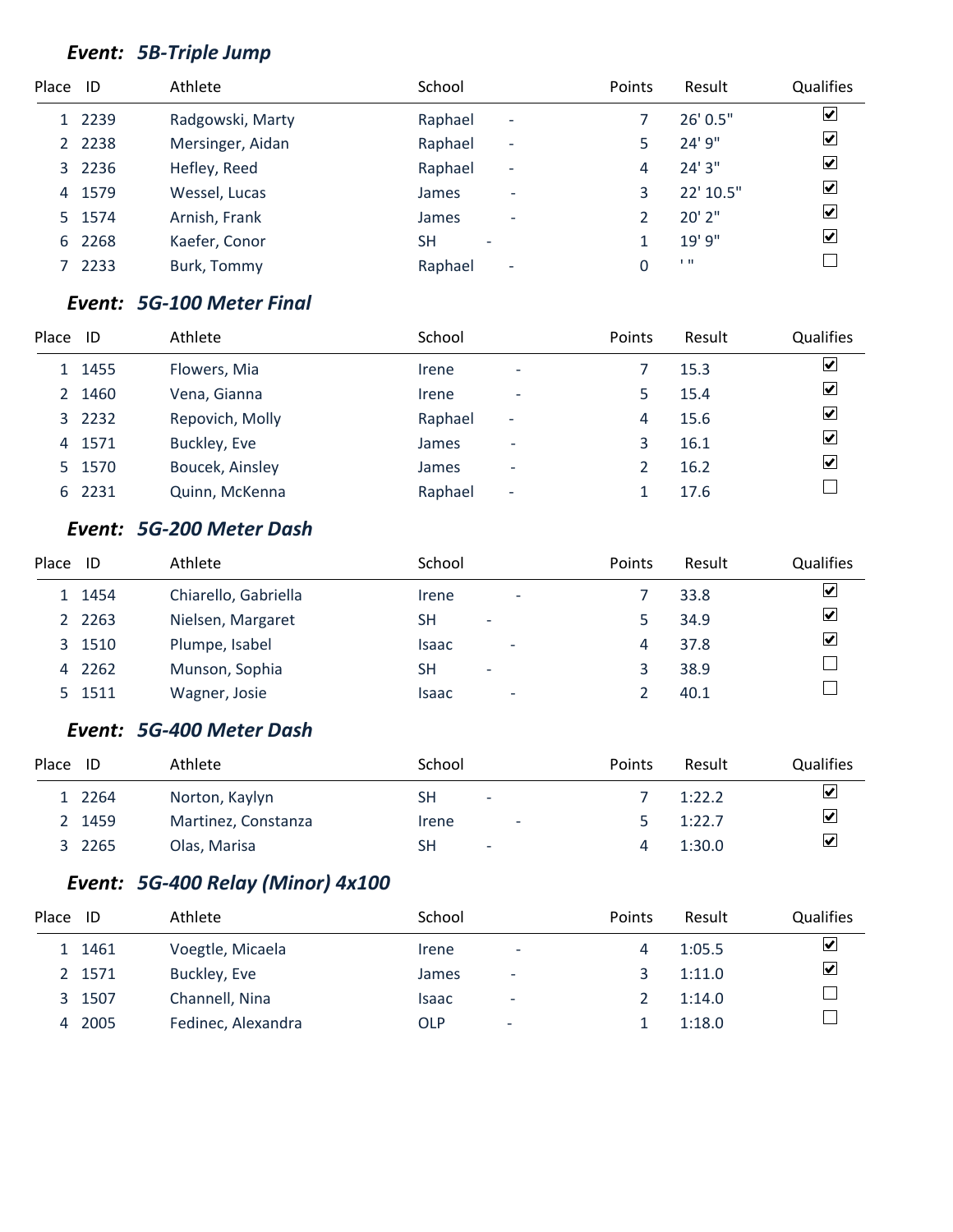#### *Event: 5G-600 Meter Run*

| Place ID |        | Athlete              | School                            | Points | Result | <b>Qualifies</b>        |
|----------|--------|----------------------|-----------------------------------|--------|--------|-------------------------|
|          | 1 1454 | Chiarello, Gabriella | Irene<br>$\overline{\phantom{a}}$ |        | 2:09.0 | ⊻                       |
| 2        | 1456   | Herbst, Annliesa     | Irene<br>$\overline{\phantom{a}}$ |        | 2:14.0 | $\overline{\mathbf{v}}$ |
|          | 2261   | Komel, Margaret      | SH<br>۰                           |        | 2:18.0 | $\triangledown$         |

## *Event: 5G-75 Meter Final*

| Place | -ID       | Athlete            | School                                | <b>Points</b> | Result | Qualifies                    |
|-------|-----------|--------------------|---------------------------------------|---------------|--------|------------------------------|
|       | 1 1461    | Voegtle, Micaela   | Irene<br>$\overline{\phantom{a}}$     |               | 11.8   | ⊻                            |
|       | 2 2 2 6 2 | Munson, Sophia     | <b>SH</b><br>$\overline{\phantom{a}}$ |               | 11.9   | ⊻                            |
|       | 3 1458    | Kirk, Alaina       | Irene<br>$\overline{\phantom{a}}$     | 4             | 12.1   | $\boxed{\blacktriangledown}$ |
| 4     | 1507      | Channell, Nina     | Isaac                                 | 3             | 12.6   | ⊻                            |
|       | 5 2005    | Fedinec, Alexandra | <b>OLP</b><br>٠                       |               | 13.4   | ⊻                            |
| 6     | 2260      | Frieling, Abigail  | SΗ<br>$\overline{\phantom{a}}$        |               | 15.7   |                              |

# *Event: 5G-800 Medley Relay*

| Place | ID        | Athlete           | School                            | <b>Points</b> | Result | <b>Qualifies</b>     |
|-------|-----------|-------------------|-----------------------------------|---------------|--------|----------------------|
|       | 1 1456    | Herbst, Annliesa  | Irene<br>$\overline{\phantom{a}}$ |               |        | $\blacktriangledown$ |
|       | 2 2 2 6 0 | Frieling, Abigail | SΗ<br>$\overline{\phantom{a}}$    |               | 2:42.4 | $\blacktriangledown$ |

#### *Event: 5G-800 Meter Run*

| Place ID | Athlete         | School       | Points | Result | Qualifies               |
|----------|-----------------|--------------|--------|--------|-------------------------|
| 2261     | Komel, Margaret | SΗ<br>$\sim$ |        | 3:28.0 | $\overline{\mathbf{v}}$ |

#### *Event: 5G-800 Relay 4x200*

| Place ID |        | Athlete          | School                            | <b>Points</b> | Result | <b>Qualifies</b>        |
|----------|--------|------------------|-----------------------------------|---------------|--------|-------------------------|
|          | 1 1507 | Channell, Nina   | Isaac<br>$\overline{\phantom{0}}$ |               | 2:35.0 | $\blacktriangledown$    |
|          | 2 1456 | Herbst, Annliesa | Irene<br>$\overline{\phantom{a}}$ |               | 2:36.0 | $\overline{\mathbf{v}}$ |

#### *Event: 5G-High Jump*

| Place | ID     | Athlete              | School                                 | Points | Result    | <b>Qualifies</b>        |
|-------|--------|----------------------|----------------------------------------|--------|-----------|-------------------------|
|       | 1 2263 | Nielsen, Margaret    | SН<br>$\overline{\phantom{a}}$         |        | 3'2''     | ⊻                       |
|       | 2 1509 | Krayer, Meghan       | Isaac<br>$\overline{\phantom{0}}$      |        | 3'0''     | ☑                       |
|       | 3 2004 | Bares, Bianca        | <b>OLP</b><br>$\overline{\phantom{0}}$ |        | 2'8''     | $\overline{\mathbf{v}}$ |
| 4     | 2006   | Opila, Ashlyn Briano | <b>OLP</b><br>$\overline{a}$           |        | <b>TH</b> | ⊻                       |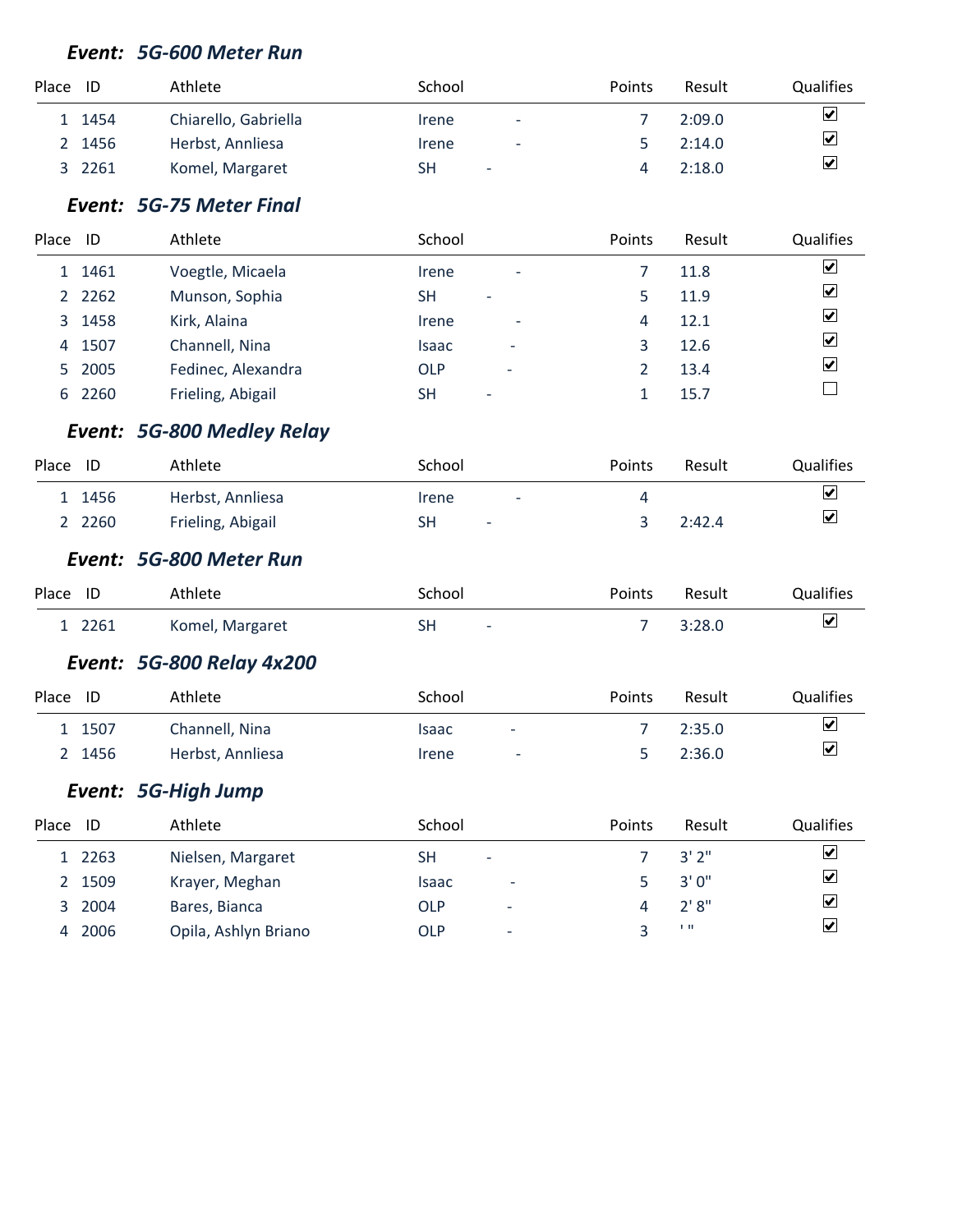#### *Event: 5G-Javelin*

| Place ID |        | Athlete             | School                                |                          | Points | Result         | Qualifies               |
|----------|--------|---------------------|---------------------------------------|--------------------------|--------|----------------|-------------------------|
|          | 1 2264 | Norton, Kaylyn      | <b>SH</b><br>$\overline{\phantom{a}}$ |                          |        | 50' 2"         | $\overline{\mathbf{v}}$ |
|          | 2 1571 | Buckley, Eve        | James                                 | $\overline{\phantom{0}}$ | 5      | 45' 8"         | $\blacktriangledown$    |
|          | 3 2260 | Frieling, Abigail   | <b>SH</b><br>$\overline{\phantom{0}}$ |                          | 4      | 37' 9"         | $\overline{\mathbf{v}}$ |
| 4        | 1459   | Martinez, Constanza | Irene                                 | ٠                        | 3      | 33' 10"        | $\blacktriangledown$    |
|          | 5 1458 | Kirk, Alaina        | Irene                                 | $\overline{\phantom{a}}$ | 2      | 31'0"          | $\overline{\mathbf{v}}$ |
| 6        | 1455   | Flowers, Mia        | Irene                                 | $\overline{\phantom{0}}$ |        | 30' 2"         | $\overline{\mathbf{v}}$ |
|          | 2261   | Komel, Margaret     | <b>SH</b><br>$\overline{\phantom{a}}$ |                          | 0      | 1.11           |                         |
| 8        | 1453   | Bautista, Emily     | Irene                                 | $\overline{\phantom{0}}$ |        | $\blacksquare$ |                         |
|          |        |                     |                                       |                          |        |                |                         |

#### *Event: 5G-Long Jump*

| Place | ID     | Athlete              | School                                 | Points | Result    | Qualifies               |
|-------|--------|----------------------|----------------------------------------|--------|-----------|-------------------------|
|       | 1 2232 | Repovich, Molly      | Raphael<br>$\overline{\phantom{a}}$    |        | 11'7''    | $\overline{\mathbf{v}}$ |
|       | 2 1571 | Buckley, Eve         | James<br>$\overline{\phantom{a}}$      | 5      | 11'4"     | $\overline{\mathbf{v}}$ |
|       | 3 2005 | Fedinec, Alexandra   | <b>OLP</b><br>$\overline{\phantom{0}}$ | 4      | $10'$ 4"  | $\overline{\mathbf{v}}$ |
|       | 4 1509 | Krayer, Meghan       | <b>Isaac</b>                           | 3      | 9' 4.25'' | $\overline{\mathbf{v}}$ |
|       | 5 2262 | Munson, Sophia       | <b>SH</b><br>$\overline{\phantom{0}}$  |        | 9'3.25"   | $\blacktriangledown$    |
| 6     | 1454   | Chiarello, Gabriella | Irene<br>٠                             |        | 9'3"      | $\blacktriangledown$    |
|       | 7 1570 | Boucek, Ainsley      | James<br>$\overline{\phantom{a}}$      | 0      | 1.11      |                         |
| 8     | 1457   | Kelliher, Tabitha    | Irene<br>۰                             |        | 1.11      |                         |

### *Event: 5G-Shot Put*

| Place | ID        | Athlete            | School                                 | Points | Result     | <b>Qualifies</b>             |
|-------|-----------|--------------------|----------------------------------------|--------|------------|------------------------------|
|       | 1 2263    | Nielsen, Margaret  | <b>SH</b><br>$\overline{\phantom{a}}$  |        | 20'3''     | $\boxed{\checkmark}$         |
|       | 2 2 2 6 4 | Norton, Kaylyn     | <b>SH</b><br>$\overline{\phantom{a}}$  | 5      | 20' 2.5"   | ⊻                            |
|       | 3 2005    | Fedinec, Alexandra | <b>OLP</b><br>$\overline{\phantom{a}}$ | 4      | 19' 2.25"  | ⊻                            |
| 4     | 1461      | Voegtle, Micaela   | Irene<br>$\overline{\phantom{a}}$      | 3      | $17'$ 5.5" | ⊻                            |
|       | 5 1453    | Bautista, Emily    | Irene<br>$\overline{\phantom{a}}$      | 2      | 15' 0.5''  | $\boxed{\blacktriangledown}$ |
| 6     | 1509      | Krayer, Meghan     | Isaac<br>$\overline{\phantom{0}}$      | 1      | 13' 4''    | $ \boldsymbol{v} $           |
|       | 1572      | DeLeon, Christina  | James<br>$\overline{\phantom{0}}$      | 0      | 1.11       |                              |
| 8     | 1569      | Bonifield, Vivian  | James<br>$\overline{\phantom{0}}$      | 0      | 1.11       |                              |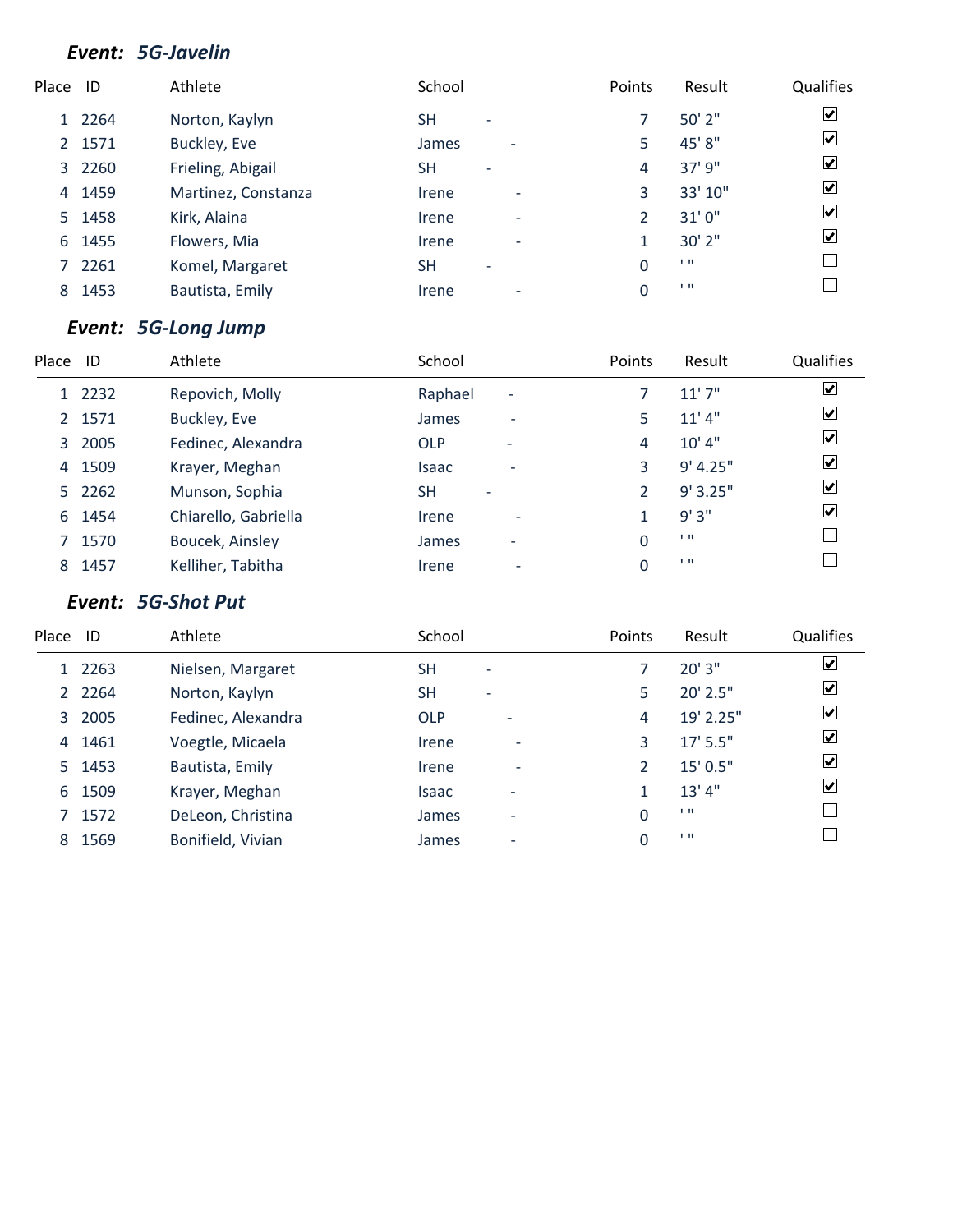# *Event: 5G-Triple Jump*

| Place ID     |        | Athlete             | School                                | Points | Result         | <b>Qualifies</b>        |
|--------------|--------|---------------------|---------------------------------------|--------|----------------|-------------------------|
|              | 1 2232 | Repovich, Molly     | Raphael<br>$\overline{\phantom{a}}$   |        | 23' 3.5"       | $\overline{\mathbf{v}}$ |
| $\mathbf{2}$ | 1460   | Vena, Gianna        | Irene<br>$\overline{\phantom{a}}$     |        | 21' 11.5"      | $\overline{\mathbf{v}}$ |
|              | 3 2262 | Munson, Sophia      | SΗ<br>$\overline{\phantom{0}}$        | 4      | $21'$ $2.5''$  | $\overline{\mathbf{v}}$ |
| 4            | 1458   | Kirk, Alaina        | Irene<br>$\overline{\phantom{a}}$     | 3      | 20' 10.5"      | $\blacktriangledown$    |
|              | 5 1455 | Flowers, Mia        | Irene<br>$\overline{\phantom{a}}$     |        | 20' 9"         | $\overline{\mathbf{v}}$ |
| 6            | 1570   | Boucek, Ainsley     | James<br>$\overline{\phantom{a}}$     |        | 19' 4.5"       | $\overline{\mathbf{v}}$ |
|              | 1459   | Martinez, Constanza | Irene<br>$\overline{\phantom{a}}$     | 0      | 1.11           |                         |
| 8            | 2259   | Andrusyk, Elisabeth | <b>SH</b><br>$\overline{\phantom{0}}$ |        | $\blacksquare$ |                         |

#### *Event: 6B-100 Meter Final*

| Place | ID     | Athlete            | School  |                          | Points | Result | Qualifies               |
|-------|--------|--------------------|---------|--------------------------|--------|--------|-------------------------|
|       | 1 2248 | Gust, Joey         | Raphael | $\overline{\phantom{a}}$ |        | 14.6   | $\overline{\mathbf{v}}$ |
|       | 2 2616 | Michael Champagne  | James   | $\overline{\phantom{0}}$ |        | 15.0   | $\overline{\mathbf{v}}$ |
|       | 3 2615 | Joey Green         | James   | $\overline{\phantom{0}}$ | 4      | 16.0   | $\overline{\mathbf{v}}$ |
|       | 4 1476 | Detweiler, Michael | Irene   | $\overline{\phantom{0}}$ |        | 15.7   | $\overline{\mathbf{v}}$ |
|       | 5 1478 | Powell, Michael    | Irene   | $\overline{\phantom{a}}$ |        | 16.2   | $\overline{\mathbf{v}}$ |

### *Event: 6B-200 Meter Dash*

| Place | ID     | Athlete             | School     |                          | Points | Result | Qualifies               |
|-------|--------|---------------------|------------|--------------------------|--------|--------|-------------------------|
|       | 1 1475 | DelaCruz, Johnathan | Irene      | $\overline{\phantom{a}}$ |        | 33.5   | $\overline{\mathbf{v}}$ |
|       | 2 1477 | Kolozsy, Owen       | Irene      | $\overline{\phantom{a}}$ |        | 34.2   | $\overline{\mathbf{v}}$ |
|       | 3 1587 | Spahn, Brendan      | James      | $\overline{\phantom{0}}$ | 4      | 34.5   | $\overline{\mathbf{v}}$ |
| 4     | 2020   | Lynch, Conor        | <b>OLP</b> | $\overline{\phantom{a}}$ | 3      | 35.2   |                         |
|       | 5 2246 | Burk, Mikey         | Raphael    | $\overline{\phantom{a}}$ |        | 35.8   |                         |
| 6     | 1583   | Ergang, Carter      | James      | $\overline{\phantom{a}}$ |        | 40.4   |                         |

#### *Event: 6B-400 Meter Dash*

| Place | ID        | Athlete         | School                            | Points | Result | <b>Qualifies</b>     |
|-------|-----------|-----------------|-----------------------------------|--------|--------|----------------------|
|       | 1 2617    | Christian Kline | Isaac<br>$\overline{\phantom{a}}$ |        | 1:14.0 | ⊻                    |
|       | 2 2 2 9 0 | Esquivel, Mason | SS/SD<br>٠                        |        | 1:16.0 | ☑                    |
| 3     | 2615      | Joey Green      | James<br>$\overline{\phantom{a}}$ | 4      | 1:17.0 | ⊻                    |
| 4     | 1478      | Powell, Michael | Irene<br>$\overline{\phantom{a}}$ |        | 1:21.0 | $\boxed{\mathbf{v}}$ |
|       | 5 1477    | Kolozsy, Owen   | Irene<br>$\overline{\phantom{a}}$ |        | 1:23.0 |                      |

# *Event: 6B-400 Relay (Minor) 4x100*

| Place | ID     | Athlete       | School                     |                          | Points | Result | <b>Qualifies</b> |
|-------|--------|---------------|----------------------------|--------------------------|--------|--------|------------------|
|       | 1 1477 | Kolozsy, Owen | <i><u><b>Irene</b></u></i> | ٠                        |        | 1:05.0 | $\triangledown$  |
|       | 2 2020 | Lynch, Conor  | OLP                        | $\overline{\phantom{a}}$ |        | 1:08.0 | $\triangledown$  |
|       | 3 1586 | Paige, Trevor | <b>James</b>               | -                        |        | 1:10.0 |                  |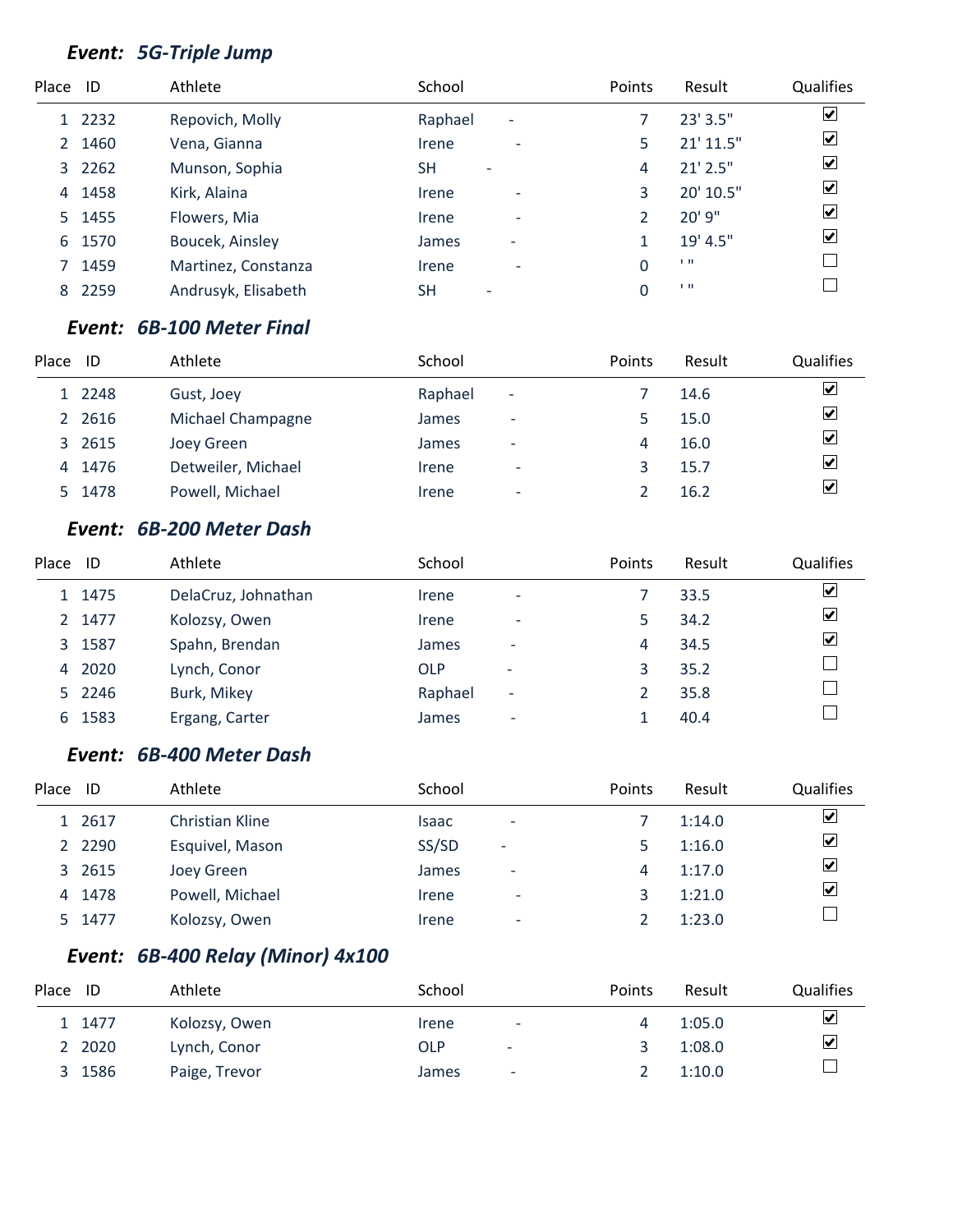#### *Event: 6B-600 Meter Run*

| Place ID |           | Athlete         | School                                   | Points | Result | <b>Qualifies</b>        |
|----------|-----------|-----------------|------------------------------------------|--------|--------|-------------------------|
|          | 1 1584    | Jochum, Timothy | <b>James</b><br>$\overline{\phantom{0}}$ |        | 1:59.0 | $\overline{\mathbf{v}}$ |
|          | 2 2 2 4 7 | Byrnes, Ben     | Raphael<br>٠                             |        | 2:03.0 | $\overline{\mathbf{v}}$ |
|          | 3 2290    | Esquivel, Mason | SS/SD<br>$\overline{\phantom{0}}$        | 4      | 2:04.0 | $\overline{\mathbf{v}}$ |
| 4        | 2292      | Tran, Jonah     | SS/SD<br>$\overline{\phantom{0}}$        |        | 2:11.0 | $\overline{\mathbf{v}}$ |
|          | 5 2250    | Malone, Lucas   | Raphael<br>$\overline{\phantom{a}}$      |        | 2:13.0 |                         |
| 6        | 1479      | Thompson, Mac   | Irene<br>-                               |        | 2:23.0 |                         |

#### *Event: 6B-75 Meter Final*

| Place | ID     | Athlete             | School  |                          | Points | Result | Qualifies               |
|-------|--------|---------------------|---------|--------------------------|--------|--------|-------------------------|
|       | 1 1581 | Cascio, Aidan       | James   | -                        |        | 11.1   | ⊻                       |
|       | 2 1475 | DelaCruz, Johnathan | Irene   | $\overline{\phantom{a}}$ |        | 11.2   | ⊻                       |
|       | 3 2248 | Gust, Joey          | Raphael | ٠                        | 4      | 11.3   | $\overline{\mathbf{v}}$ |
|       | 4 1476 | Detweiler, Michael  | Irene   | ٠                        |        | 11.4   | ⊻                       |
|       | 5 1587 | Spahn, Brendan      | James   | $\overline{\phantom{0}}$ |        | 11.4   | $ \boldsymbol{v} $      |

#### *Event: 6B-800 Medley Relay*

| Place ID |        | Athlete         | School              | Points | Result | <b>Qualifies</b> |
|----------|--------|-----------------|---------------------|--------|--------|------------------|
|          | 1 1584 | Jochum, Timothy | James<br>$\sim$ $-$ |        | 2:26.0 | ☑                |

#### *Event: 6B-800 Meter Run*

| Place | -ID    | Athlete         | School                            | Points | Result | <b>Qualifies</b>        |
|-------|--------|-----------------|-----------------------------------|--------|--------|-------------------------|
|       | 1 2249 | Hart, Joey      | Raphael<br>-                      |        | 2:44.0 | ⊻                       |
|       | 2 2617 | Christian Kline | Isaac<br>$\overline{\phantom{0}}$ |        | 2:53.0 | $\blacktriangledown$    |
|       | 3 1585 | Molloy, Jacob   | James<br>$\overline{\phantom{0}}$ |        | 3:15.0 | ☑                       |
|       | 4 2292 | Tran, Jonah     | SS/SD<br>$\overline{\phantom{a}}$ |        | 3:16.0 | $\overline{\mathbf{v}}$ |

#### *Event: 6B-800 Relay 4x200*

| Place ID |        | Athlete       | School                             | <b>Points</b> | Result | Qualifies |
|----------|--------|---------------|------------------------------------|---------------|--------|-----------|
|          | 1 2249 | Hart, Joey    | Raphael<br>$\sim 100$ km s $^{-1}$ |               |        | ⊻         |
|          | 2 1586 | Paige, Trevor | James<br>$\overline{\phantom{a}}$  |               |        | ⊻         |

#### *Event: 6B-High Jump*

| Place ID |        | Athlete         | School |                          | <b>Points</b> | Result        | Qualifies               |
|----------|--------|-----------------|--------|--------------------------|---------------|---------------|-------------------------|
|          | 1 1581 | Cascio, Aidan   | James  | $\overline{\phantom{a}}$ |               | 4' በ"         | $\overline{\mathbf{v}}$ |
|          | 2 1584 | Jochum, Timothy | James  | ٠                        |               | $5 \t3' 10''$ | $\blacktriangledown$    |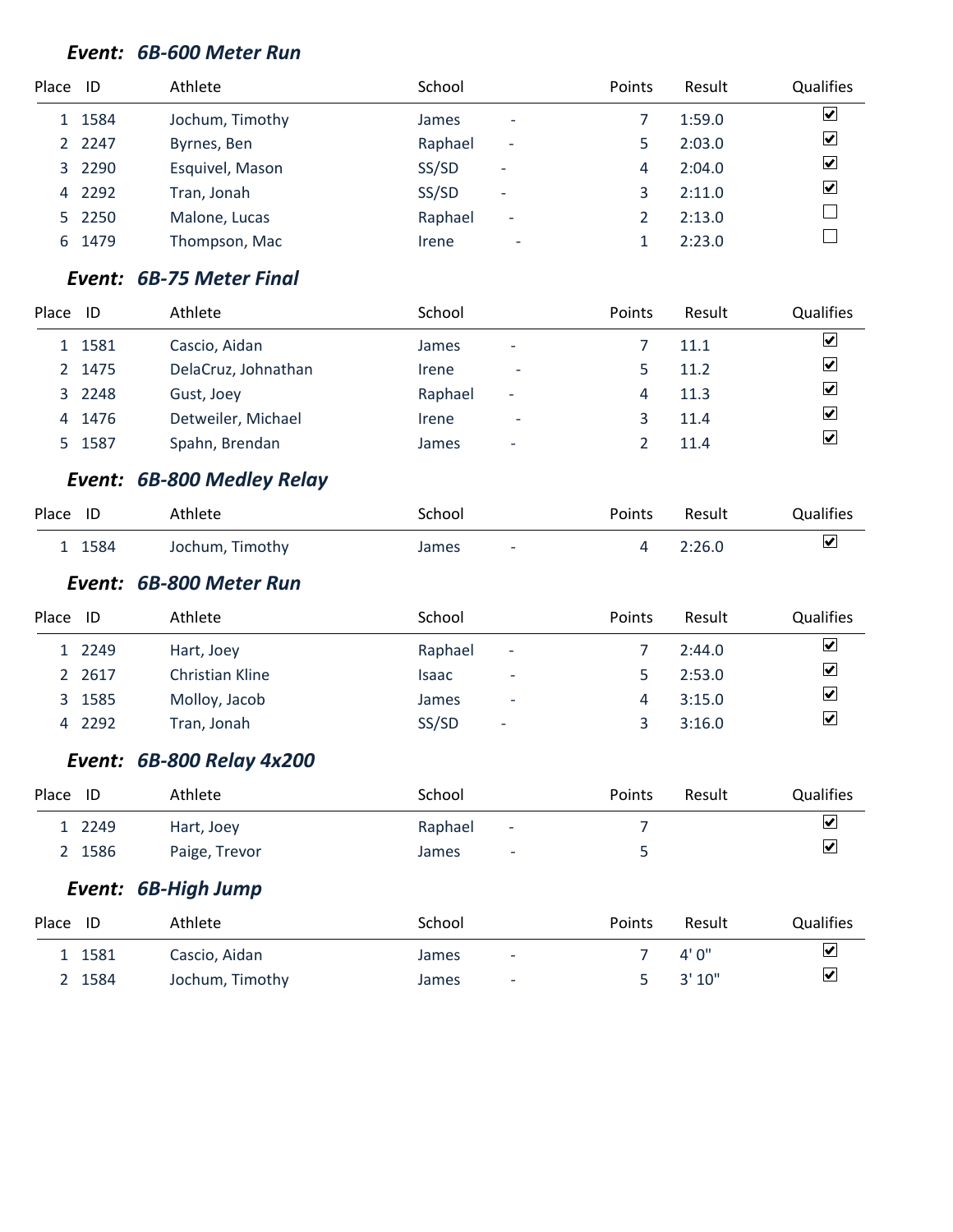#### *Event: 6B-Javelin*

| Place ID |           | Athlete            | School                     |                          | Points | Result   | Qualifies               |
|----------|-----------|--------------------|----------------------------|--------------------------|--------|----------|-------------------------|
|          | 1 2020    | Lynch, Conor       | <b>OLP</b>                 | $\overline{\phantom{a}}$ |        | 79' 0"   | $\blacktriangledown$    |
|          | 2 2 2 4 9 | Hart, Joey         | Raphael                    | $\overline{\phantom{a}}$ | 5.     | 70' 11"  | $\overline{\mathbf{v}}$ |
|          | 3 2617    | Christian Kline    | <b>Isaac</b>               | $\overline{\phantom{0}}$ | 4      | $70'$ 4" | $\overline{\mathbf{v}}$ |
| 4        | 2246      | Burk, Mikey        | Raphael                    | $\overline{\phantom{a}}$ | 3      | 60' 9"   | $\overline{\mathbf{v}}$ |
|          | 5 2250    | Malone, Lucas      | Raphael                    | $\overline{\phantom{a}}$ |        | 59' 7"   | $\overline{\mathbf{v}}$ |
| 6        | 2021      | Rybicki, Christian | <b>OLP</b>                 | $\overline{\phantom{a}}$ |        | 55'1"    | $\overline{\mathbf{v}}$ |
|          | 1479      | Thompson, Mac      | <i><u><b>Irene</b></u></i> | $\blacksquare$           | 0      | 1.11     |                         |
| 8        | 1586      | Paige, Trevor      | James                      | $\overline{\phantom{0}}$ | 0      | 1.11     |                         |
|          |           |                    |                            |                          |        |          |                         |

#### *Event: 6B-Long Jump*

| Place | -ID       | Athlete           | School                                   | Points | Result        | Qualifies                    |
|-------|-----------|-------------------|------------------------------------------|--------|---------------|------------------------------|
|       | 1 1581    | Cascio, Aidan     | James<br>$\overline{\phantom{a}}$        |        | 14'5''        | $\overline{\mathbf{v}}$      |
|       | 2 2 2 4 8 | Gust, Joey        | Raphael<br>$\overline{\phantom{a}}$      | 5      | 12'3''        | $\blacktriangledown$         |
|       | 3 1477    | Kolozsy, Owen     | Irene<br>$\overline{\phantom{a}}$        | 4      | $11'$ $9.5''$ | $\overline{\mathbf{v}}$      |
|       | 4 2615    | Joey Green        | James<br>$\overline{\phantom{0}}$        | 3      | 11' 0.5"      | $\overline{\mathbf{v}}$      |
|       | 5 2616    | Michael Champagne | <b>James</b><br>$\overline{\phantom{0}}$ |        | 10' 8.5"      | $\overline{\mathbf{v}}$      |
|       | 6 2292    | Tran, Jonah       | SS/SD<br>$\overline{\phantom{a}}$        |        | 10'8"         | $\boxed{\blacktriangledown}$ |
| 7     | 1478      | Powell, Michael   | Irene<br>$\overline{\phantom{a}}$        | 0      | 1.11          |                              |
| 8     | 2247      | Byrnes, Ben       | Raphael<br>$\overline{\phantom{a}}$      |        | 1.11          |                              |

#### *Event: 6B-Shot Put*

| Place | -ID       | Athlete       | School  |                          | <b>Points</b> | Result    | <b>Qualifies</b>        |
|-------|-----------|---------------|---------|--------------------------|---------------|-----------|-------------------------|
|       | 1 2249    | Hart, Joey    | Raphael | $\overline{\phantom{a}}$ |               | 30' 4.25" | ⊻                       |
|       | 2 2 2 5 0 | Malone, Lucas | Raphael | $\overline{\phantom{a}}$ |               | 26' 6.75" | ☑                       |
|       | 3 2020    | Lynch, Conor  | OLP     | $\overline{\phantom{a}}$ | 4             | 24' 9.25" | ☑                       |
|       | 4 2246    | Burk, Mikey   | Raphael | $\overline{\phantom{a}}$ |               | 23'0''    | ☑                       |
|       | 5 1479    | Thompson, Mac | Irene   | ٠                        |               | 20'11"    | $\overline{\mathbf{v}}$ |

# *Event: 6B-Triple Jump*

| Place | ID     | Athlete             | School     |                          | Points | Result     | <b>Qualifies</b>        |
|-------|--------|---------------------|------------|--------------------------|--------|------------|-------------------------|
|       | 1 1475 | DelaCruz, Johnathan | Irene      | $\overline{\phantom{a}}$ |        | 26'7''     | ☑                       |
|       | 2 1584 | Jochum, Timothy     | James      | $\overline{\phantom{a}}$ |        | $24'$ 0.5" | $\overline{\mathbf{v}}$ |
|       | 3 2247 | Byrnes, Ben         | Raphael    | $\overline{\phantom{a}}$ |        | $21'$ 2.5" | $\overline{\mathbf{v}}$ |
|       | 4 1583 | Ergang, Carter      | James      | ۰                        |        | 19'5''     | $\blacktriangledown$    |
|       | 5 2021 | Rybicki, Christian  | <b>OLP</b> | $\overline{\phantom{0}}$ |        | $18'$ 5.5" | $\overline{\mathbf{v}}$ |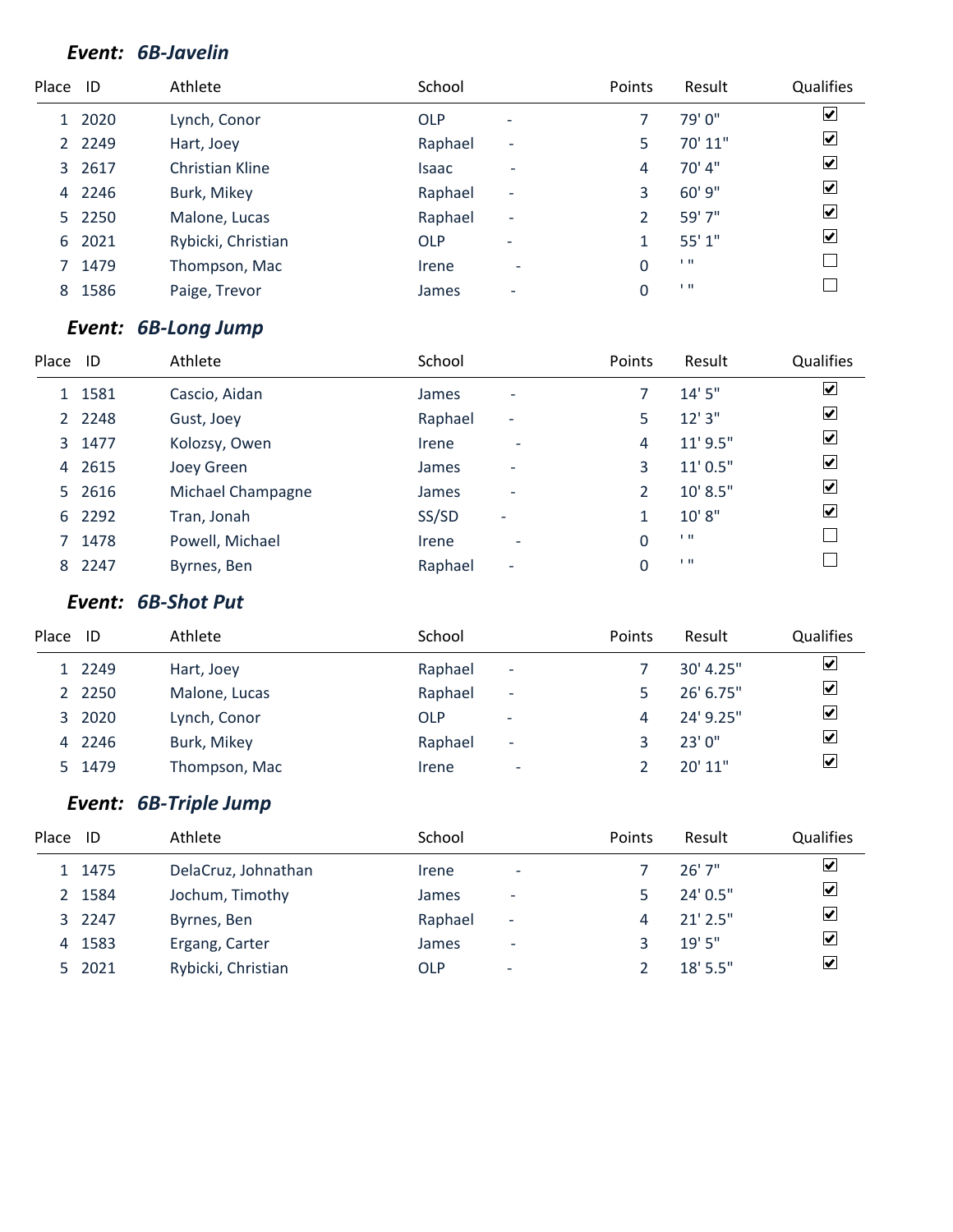#### *Event: 6G-100 Meter Final*

| Place ID |        | Athlete           | School                                 | Points | Result | <b>Qualifies</b>        |
|----------|--------|-------------------|----------------------------------------|--------|--------|-------------------------|
|          | 1 2269 | Mateja, Olivia    | SΗ<br>$\overline{\phantom{0}}$         |        | 15.2   | $\overline{\mathbf{v}}$ |
|          | 2 2016 | Nisperos, Alana   | <b>OLP</b><br>$\overline{\phantom{a}}$ |        | 15.2   | $\overline{\mathbf{v}}$ |
|          | 3 2614 | Kyla Meegan       | <b>OLP</b><br>$\overline{\phantom{a}}$ | 4      | 15.2   | $\overline{\mathbf{v}}$ |
| 4        | 1472   | Miller, Stephanie | Irene<br>$\overline{\phantom{a}}$      |        | 16.2   | $\blacktriangledown$    |
|          | 5 2242 | Casmir, Tianna    | Raphael<br>$\overline{\phantom{a}}$    |        | 16.3   | $\overline{\mathbf{v}}$ |

# *Event: 6G-200 Meter Dash*

| Place ID |        | Athlete          | School     |                          | Points | Result | <b>Qualifies</b> |
|----------|--------|------------------|------------|--------------------------|--------|--------|------------------|
|          | 1 1531 | Rogowski, Maddie | Isaac      | $\overline{\phantom{a}}$ |        | 31.2   | ⊻                |
|          | 2 1522 | Abdo, Jordan     | Isaac      | $\overline{\phantom{a}}$ | 5      | 32.0   | ⊻                |
|          | 3 2018 | Vancura, Olivia  | <b>OLP</b> | $\overline{\phantom{a}}$ | 4      | 33.7   | ⊻                |
| 4        | 2013   | Folise, Isablela | <b>OLP</b> | $\overline{\phantom{a}}$ | 3      | 34.5   |                  |
|          | 5 1470 | Gierek, Amanda   | Irene      | $\overline{\phantom{a}}$ |        | 34.9   |                  |
| 6        | 2289   | Thor, Elizabeth  | SS/SD      | $\overline{\phantom{0}}$ |        | 35.0   |                  |

#### *Event: 6G-400 Meter Dash*

| Place | ID        | Athlete              | School                                    | Points | Result | Qualifies               |
|-------|-----------|----------------------|-------------------------------------------|--------|--------|-------------------------|
|       | 1 2298    | Armenta, Jazmin      | <b>StLuke</b><br>$\overline{\phantom{a}}$ |        | 1:18.0 | $\overline{\mathbf{v}}$ |
|       | 2 2 2 8 9 | Thor, Elizabeth      | SS/SD<br>$\overline{\phantom{a}}$         |        | 1:21.0 | $\overline{\mathbf{v}}$ |
|       | 3 2244    | Figueroa, Jackie     | Raphael<br>$\overline{\phantom{a}}$       | 4      | 1:25.0 | $\overline{\mathbf{v}}$ |
|       | 4 1532    | Sweeney, Kathryn     | <b>Isaac</b><br>$\overline{\phantom{0}}$  |        | 1:26.0 | $\overline{\mathbf{v}}$ |
|       | 5 2017    | Schiappa, Sophia     | OLP<br>$\overline{\phantom{a}}$           |        | 1:28.0 |                         |
|       | 6 1527    | McGuigan, Mary Clare | Isaac<br>$\overline{\phantom{0}}$         |        | 1:36.0 |                         |

#### *Event: 6G-400 Relay (Major) 4x100*

| Place ID |        | Athlete          | School |                          | <b>Points</b> | Result | Qualifies               |
|----------|--------|------------------|--------|--------------------------|---------------|--------|-------------------------|
|          | 1 1522 | Abdo, Jordan     | Isaac  | $\overline{\phantom{a}}$ |               | 1:07.2 | ⊻                       |
|          | 2 2017 | Schiappa, Sophia | OLP    | $\overline{\phantom{a}}$ |               | 1:10.0 | $\overline{\mathbf{v}}$ |

#### *Event: 6G-400 Relay (Minor) 4x100*

| Place | ID     | Athlete                 | School                                 | <b>Points</b> | Result | Qualifies                    |
|-------|--------|-------------------------|----------------------------------------|---------------|--------|------------------------------|
|       | 1 2016 | Nisperos, Alana         | <b>OLP</b><br>$\overline{\phantom{a}}$ | 4             |        | $\boxed{\blacktriangledown}$ |
|       | 2 1470 | Gierek, Amanda          | Irene<br>$\overline{\phantom{a}}$      |               |        | ☑                            |
|       |        | Event: 6G-600 Meter Run |                                        |               |        |                              |

#### Place ID athlete and School School Points Result Qualifies  $\blacktriangledown$ 2243 Corso, Briana Raphael - 7 2:36.0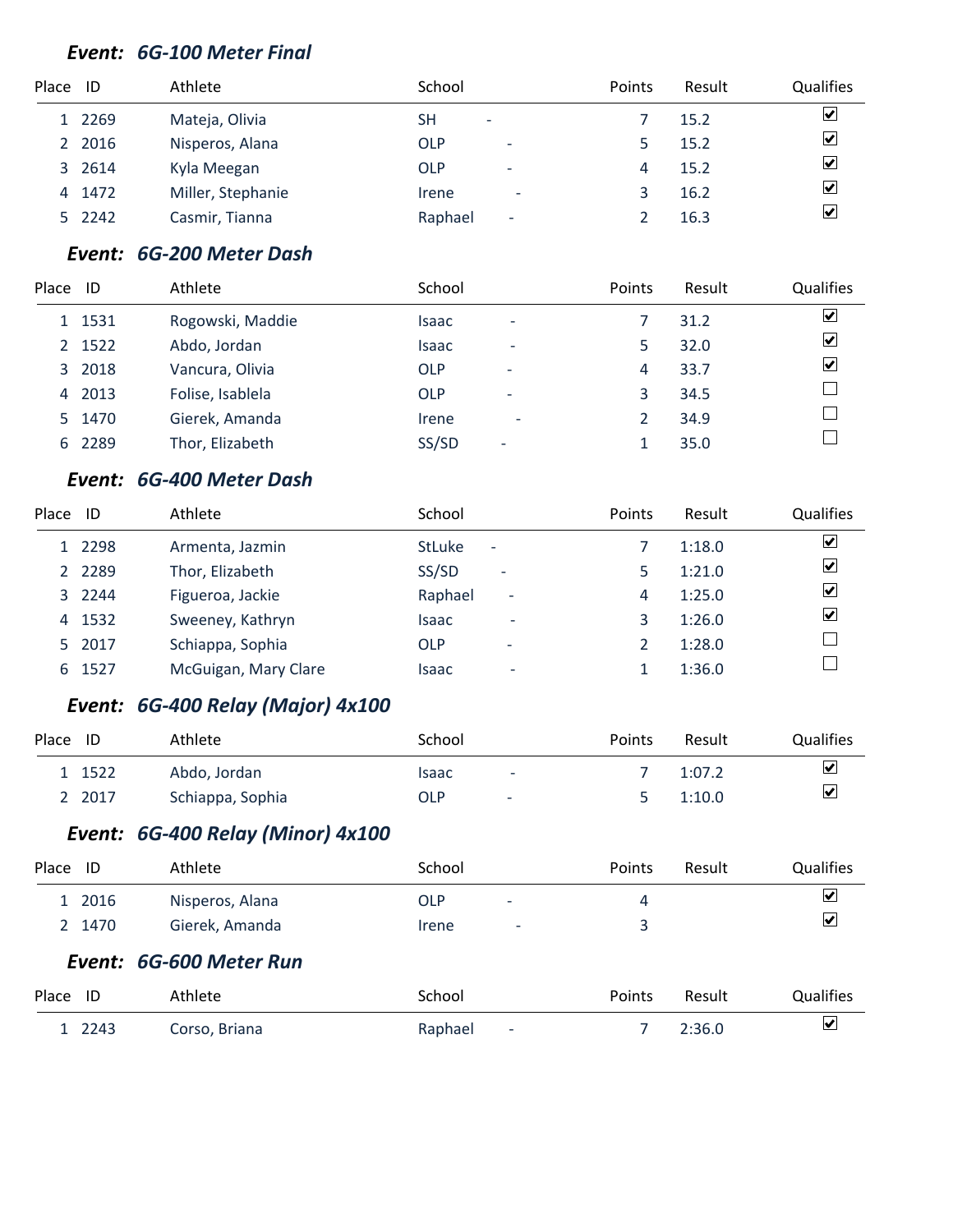#### *Event: 6G-75 Meter Final*

| Place ID |           | Athlete           | School                                 | Points | Result | <b>Qualifies</b>        |
|----------|-----------|-------------------|----------------------------------------|--------|--------|-------------------------|
|          | 1 2269    | Mateja, Olivia    | SΗ<br>$\overline{\phantom{a}}$         |        |        | $\overline{\mathbf{v}}$ |
|          | 2 2 2 4 5 | Quinn, Molly      | Raphael<br>$\overline{\phantom{a}}$    | 5      |        | $\overline{\mathbf{v}}$ |
|          | 3 2012    | Abbott, Gabriella | <b>OLP</b><br>$\overline{\phantom{a}}$ | 4      |        | $\blacktriangledown$    |
| 4        | 1525      | Fikri, Rania      | Isaac<br>$\overline{\phantom{0}}$      | 3      |        | $\blacktriangledown$    |
|          | 5 2019    | Ward, Aanabella   | <b>OLP</b><br>$\overline{\phantom{a}}$ |        |        | $\overline{\mathbf{v}}$ |
| 6        | 1473      | Vena, Lindsay     | Irene<br>$\overline{\phantom{a}}$      |        |        |                         |
|          | 1526      | Hughes, Kacey     | Isaac<br>$\overline{\phantom{0}}$      |        |        |                         |
|          |           |                   |                                        |        |        |                         |

#### *Event: 6G-800 Medley Relay*

| Place | ID     | Athlete        | School                              | Points | Result | Qualifies               |
|-------|--------|----------------|-------------------------------------|--------|--------|-------------------------|
|       | 1 1526 | Hughes, Kacey  | Isaac<br>$\overline{\phantom{a}}$   |        |        | $\overline{\mathbf{v}}$ |
|       | - 2231 | Quinn, McKenna | Raphael<br>$\overline{\phantom{a}}$ |        |        | ⊻                       |

#### *Event: 6G-800 Meter Run*

| Place | ID     | Athlete          | School                                    | Points | Result | <b>Qualifies</b>        |
|-------|--------|------------------|-------------------------------------------|--------|--------|-------------------------|
|       | 1 1522 | Abdo, Jordan     | <b>Isaac</b><br>$\overline{\phantom{0}}$  |        | 2:56.0 | ☑                       |
|       | 2 1531 | Rogowski, Maddie | <b>Isaac</b><br>$\overline{\phantom{0}}$  |        | 3:07.0 | $\overline{\mathbf{v}}$ |
|       | 3 1528 | Pavalon, Jillian | <b>Isaac</b><br>$\overline{\phantom{a}}$  | 4      | 3:20.0 | $\overline{\mathbf{v}}$ |
|       | 4 2301 | Vazquez, Ayani   | <b>StLuke</b><br>$\overline{\phantom{a}}$ |        |        | $\blacktriangledown$    |
|       | 5 2302 | Weiler, Ava      | <b>StLuke</b><br>$\overline{\phantom{a}}$ |        |        |                         |
|       |        |                  |                                           |        |        |                         |

# *Event: 6G-800 Relay 4x200*

| Place ID |           | Athlete      | School            | Points | Result | Qualifies               |
|----------|-----------|--------------|-------------------|--------|--------|-------------------------|
|          | 1 1522    | Abdo, Jordan | Isaac<br>$\sim$   |        |        | $\overline{\mathbf{v}}$ |
|          | 2 2 2 4 5 | Quinn, Molly | Raphael<br>$\sim$ |        |        | $\overline{\mathbf{v}}$ |

# *Event: 6G-High Jump*

| Place | - ID      | Athlete         | School                                 | Points | Result     | <b>Qualifies</b>             |
|-------|-----------|-----------------|----------------------------------------|--------|------------|------------------------------|
|       | 1 2019    | Ward, Aanabella | <b>OLP</b><br>$\overline{\phantom{a}}$ |        | 4'0''      | ⊻                            |
|       | 2 2 2 4 5 | Quinn, Molly    | Raphael<br>٠                           |        | 3'11"      | ☑                            |
|       | 3 2016    | Nisperos, Alana | OLP<br>٠                               |        | 3'5''      | $\boxed{\blacktriangledown}$ |
|       | 4 1526    | Hughes, Kacey   | Isaac<br>$\qquad \qquad \blacksquare$  |        | <b>1 H</b> | $\overline{\mathbf{v}}$      |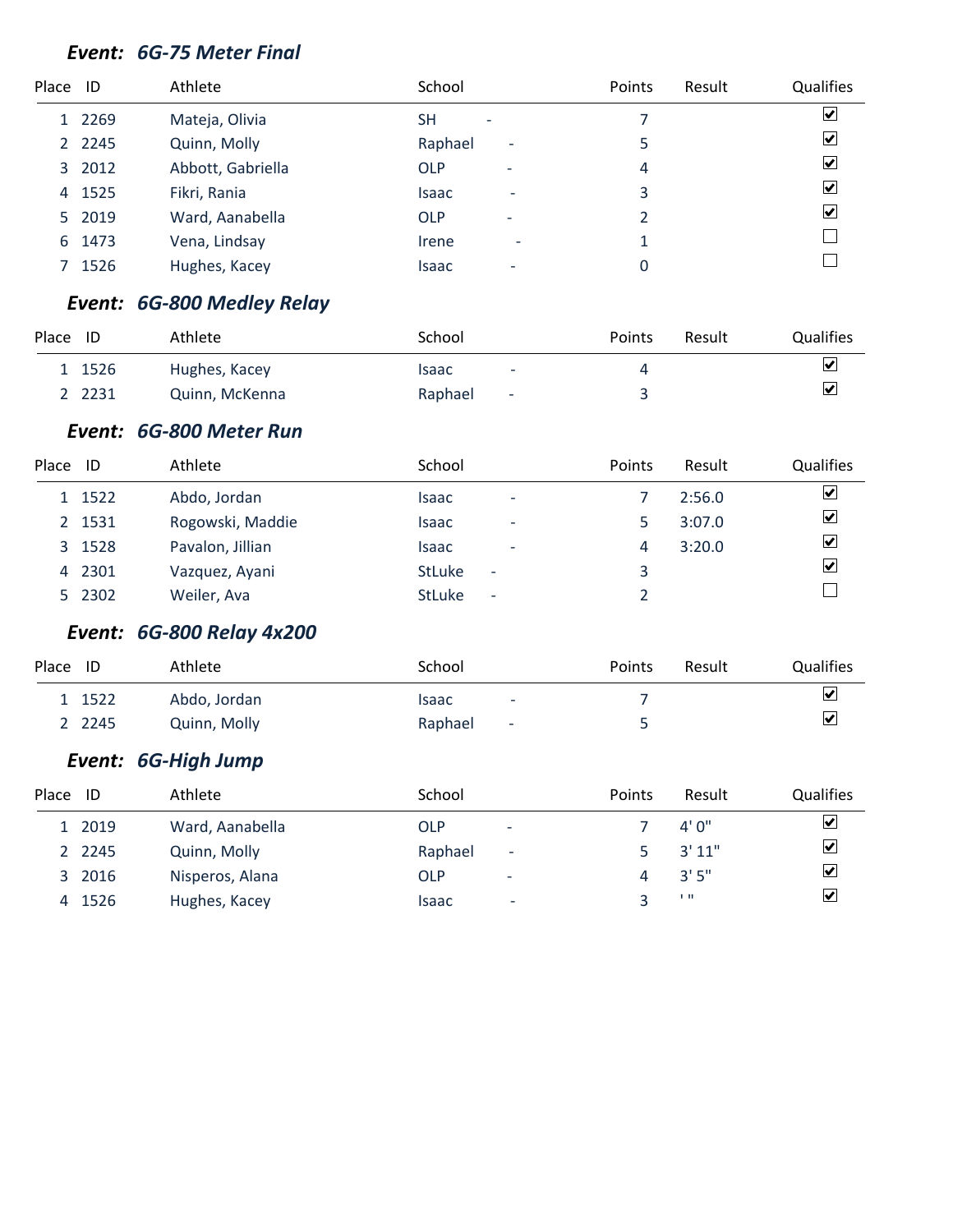# *Event: 6G-Javelin*

| Place ID |        | Athlete           | School                                    | Points | Result  | Qualifies               |
|----------|--------|-------------------|-------------------------------------------|--------|---------|-------------------------|
|          | 1 1472 | Miller, Stephanie | Irene<br>$\overline{\phantom{a}}$         |        | 52' 11" | $\blacktriangledown$    |
|          | 2 2016 | Nisperos, Alana   | <b>OLP</b><br>$\overline{\phantom{a}}$    | 5      | 43' 6"  | $\overline{\mathbf{v}}$ |
|          | 3 2019 | Ward, Aanabella   | <b>OLP</b><br>$\overline{\phantom{a}}$    | 4      | 42' 11" | $\overline{\mathbf{v}}$ |
| 4        | 2301   | Vazquez, Ayani    | <b>StLuke</b><br>$\overline{a}$           | 3      | 38' 6"  | $\overline{\mathbf{v}}$ |
|          | 5 2289 | Thor, Elizabeth   | SS/SD<br>$\overline{\phantom{a}}$         | 2      | 37'7"   | $\overline{\mathbf{v}}$ |
| 6        | 2269   | Mateja, Olivia    | <b>SH</b><br>-                            |        | 36'7''  | $\overline{\mathbf{v}}$ |
|          | 2298   | Armenta, Jazmin   | <b>StLuke</b><br>$\overline{\phantom{a}}$ | 0      | 1.11    |                         |
| 8        | 2242   | Casmir, Tianna    | Raphael<br>$\overline{\phantom{a}}$       | 0      | 1.11    |                         |
|          |        |                   |                                           |        |         |                         |

#### *Event: 6G-Long Jump*

| Place | ID     | Athlete              | School       |                          | Points | Result         | Qualifies                    |
|-------|--------|----------------------|--------------|--------------------------|--------|----------------|------------------------------|
|       | 1 2245 | Quinn, Molly         | Raphael      | $\overline{\phantom{a}}$ |        | 12'1''         | $\overline{\mathbf{v}}$      |
|       | 2 1472 | Miller, Stephanie    | Irene        | $\overline{\phantom{0}}$ | 5      | 10' 7.5"       | $\blacktriangledown$         |
|       | 3 1528 | Pavalon, Jillian     | <b>Isaac</b> | $\overline{\phantom{0}}$ | 4      | 10' 3.75"      | $\overline{\mathbf{v}}$      |
|       | 4 2018 | Vancura, Olivia      | <b>OLP</b>   | $\overline{\phantom{0}}$ | ς      | 10' 1.25"      | $\overline{\mathbf{v}}$      |
|       | 5 2012 | Abbott, Gabriella    | <b>OLP</b>   | $\overline{\phantom{0}}$ |        | 9'7.25''       | $\overline{\mathbf{v}}$      |
| 6     | 1527   | McGuigan, Mary Clare | <b>Isaac</b> | $\overline{\phantom{0}}$ |        | $9'$ 2.5"      | $\boxed{\blacktriangledown}$ |
|       | 7 2242 | Casmir, Tianna       | Raphael      | $\overline{\phantom{a}}$ | 0      | $\blacksquare$ |                              |
| 8     | 1470   | Gierek, Amanda       | Irene        | $\overline{\phantom{a}}$ |        | 1.11           |                              |

## *Event: 6G-Shot Put*

| Place | ID                 | Athlete               | School                                 | Points | Result     | Qualifies               |
|-------|--------------------|-----------------------|----------------------------------------|--------|------------|-------------------------|
|       | 1 2269             | Mateja, Olivia        | <b>SH</b><br>$\overline{\phantom{0}}$  |        | 24' 10.75" | ☑                       |
|       | 2 2013             | Folise, Isablela      | <b>OLP</b><br>$\overline{\phantom{0}}$ | 5      | 22' 0.25"  | $\blacktriangledown$    |
|       | 3 2017             | Schiappa, Sophia      | <b>OLP</b><br>$\overline{\phantom{a}}$ | 4      | 21'0.5''   | ⊻                       |
|       | 4 1473             | Vena, Lindsay         | Irene<br>٠                             | 3      | 20' 0.5"   | $\blacktriangleright$   |
|       | 5 2244             | Figueroa, Jackie      | Raphael<br>$\overline{\phantom{0}}$    | 2      | 19' 4"     | ☑                       |
| 6     | 1471               | Mazzeo, Adrianna      | Irene<br>-                             | 1      | 18'0"      | ☑                       |
|       |                    | Event: 6G-Triple Jump |                                        |        |            |                         |
| Place | ID                 | Athlete               | School                                 | Points | Result     | Qualifies               |
|       | 1.22 <sub>AA</sub> | Figueroa Jackie       | Ranhael<br>- 1                         | 7      | 10'55''    | $\overline{\mathbf{v}}$ |

2244 Figueroa, Jackie Raphael - 7 19' 5.5"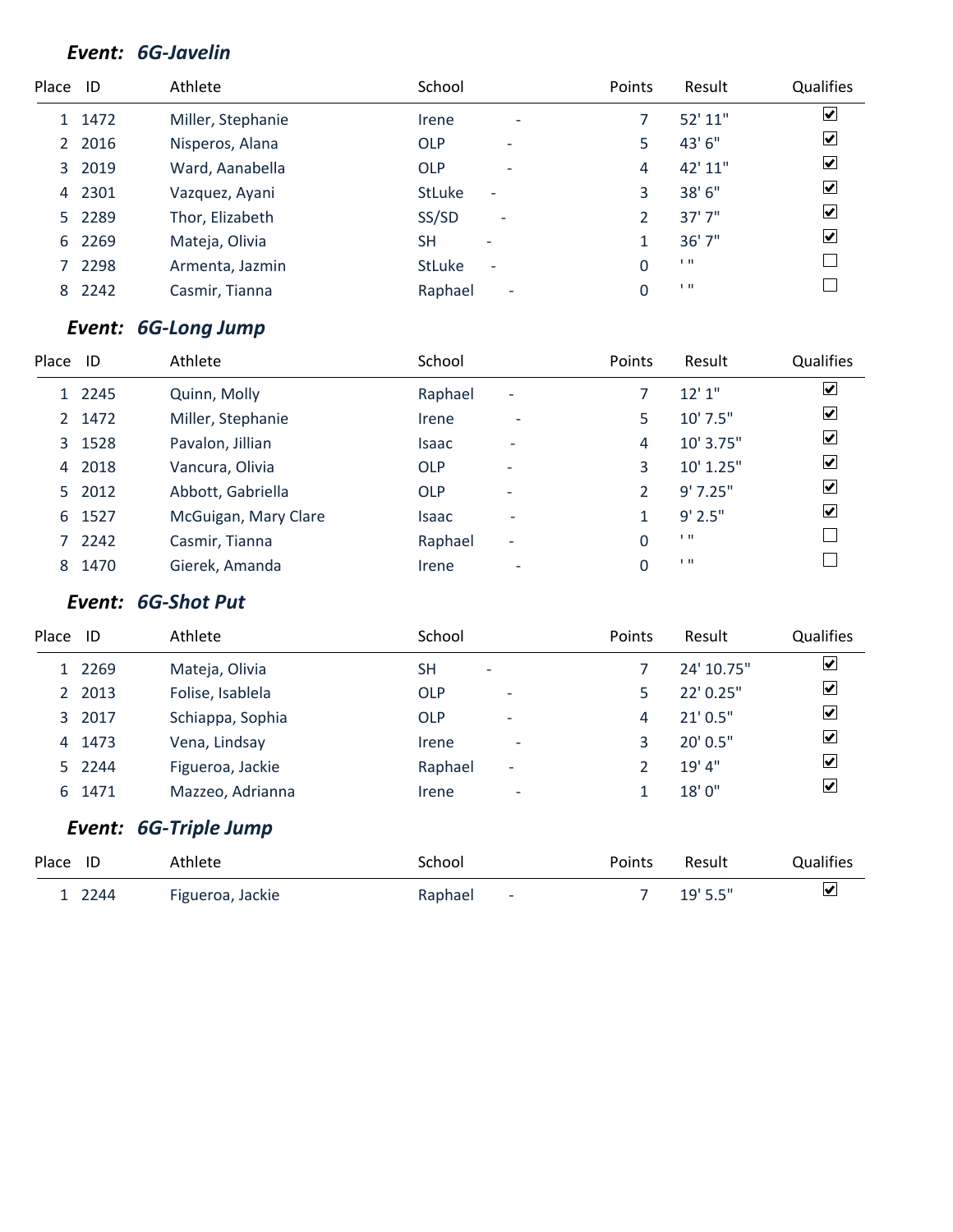#### *Event: 7B-100 Meter Final*

| Place ID |           | Athlete       | School                                 | Points | Result | Qualifies               |
|----------|-----------|---------------|----------------------------------------|--------|--------|-------------------------|
|          | 1 1550    | Lorr, Luke    | Isaac<br>$\overline{\phantom{0}}$      |        | 12.3   | $\overline{\mathbf{v}}$ |
|          | 2 2 2 5 2 | Ortiz, Jaylen | Raphael<br>۰                           |        | 14.0   | $\overline{\mathbf{v}}$ |
|          | 3 1496    | Riggs, Carter | Irene<br>$\overline{\phantom{a}}$      | 4      | 14.3   | $\overline{\mathbf{v}}$ |
|          | 4 2032    | Rudolph, Matt | <b>OLP</b><br>$\overline{\phantom{a}}$ |        | 14.7   | $\overline{\mathbf{v}}$ |
|          | 5 2277    | Walsh, Aidan  | SΗ<br>$\overline{\phantom{a}}$         |        | 14.9   | $\overline{\mathbf{v}}$ |
|          | 6 2275    | Martin, Thane | SΗ<br>$\overline{\phantom{a}}$         |        |        |                         |

#### *Event: 7B-1600 Run*

| Place | ID     | Athlete           | School                            | <b>Points</b> | Result | Qualifies |
|-------|--------|-------------------|-----------------------------------|---------------|--------|-----------|
|       | 1 1493 | Flowers, Ethan    | <i><u><b>Irene</b></u></i><br>-   |               | 6:22.2 | ⊻         |
|       | 2 1497 | Sanchez, Benjamin | Irene<br>$\overline{\phantom{a}}$ |               | 6:43.8 | ⊻         |
|       | 3 1592 | Steed, Jake       | James<br>$\overline{\phantom{a}}$ |               | 9:48.0 | ⊻         |

#### *Event: 7B-200 Meter Dash*

| Place | ID     | Athlete        | School       |                          | Points | Result | <b>Qualifies</b>        |
|-------|--------|----------------|--------------|--------------------------|--------|--------|-------------------------|
|       | 1 1554 | Steil, JD      | <b>Isaac</b> | $\overline{\phantom{0}}$ |        | 28.7   | $\overline{\mathbf{v}}$ |
|       | 2 1553 | Stanley, Liam  | Isaac        | $\overline{\phantom{a}}$ |        | 30.2   | $\blacktriangledown$    |
|       | 3 2251 | Gjerde, Evan   | Raphael      | -                        |        | 30.9   | $\overline{\mathbf{v}}$ |
|       | 4 1580 | Cardona, Roman | James        | ۰                        |        | 37.1   | $\overline{\mathbf{v}}$ |

#### *Event: 7B-400 Meter Dash*

| Place | ID     | Athlete        | School                                    | <b>Points</b> | Result | <b>Qualifies</b>      |
|-------|--------|----------------|-------------------------------------------|---------------|--------|-----------------------|
|       | 1 1567 | Conners, Jack  | Isaac<br>$\overline{\phantom{0}}$         |               | 1:07.0 | ⊻                     |
|       | 2 1553 | Stanley, Liam  | <b>Isaac</b><br>$\overline{\phantom{0}}$  |               | 1:10.0 | $\blacktriangleright$ |
|       | 3 2251 | Gjerde, Evan   | Raphael<br>$\overline{\phantom{a}}$       | 4             | 1:15.0 | ⊻                     |
|       | 4 2303 | De Groff, Will | <b>StLuke</b><br>$\overline{\phantom{a}}$ |               | 1:20.0 | ⊻                     |

# *Event: 7B-400 Relay (Major) 4x100*

| Place | ID     | Athlete       | School |                          | Points | Result | <b>Qualifies</b>        |
|-------|--------|---------------|--------|--------------------------|--------|--------|-------------------------|
|       | 1 1550 | Lorr, Luke    | Isaac  | $\overline{\phantom{a}}$ |        |        | $\overline{\mathbf{v}}$ |
|       | 2 1496 | Riggs, Carter | Irene  | ٠                        |        |        | $\overline{\mathbf{v}}$ |

## *Event: 7B-400 Relay (Minor) 4x100*

| Place<br>ID | Athlete      | School                                 | Points | Result | <b>Qualifies</b>        |
|-------------|--------------|----------------------------------------|--------|--------|-------------------------|
| 1 1593      | Wessel, Sam  | <b>James</b><br>٠                      |        |        | $\overline{\mathbf{v}}$ |
| 2 1545      | Baron, Alex  | Isaac<br>٠                             |        |        | $\blacktriangledown$    |
| 3 2028      | Hurley, Matt | <b>OLP</b><br>$\overline{\phantom{0}}$ |        |        |                         |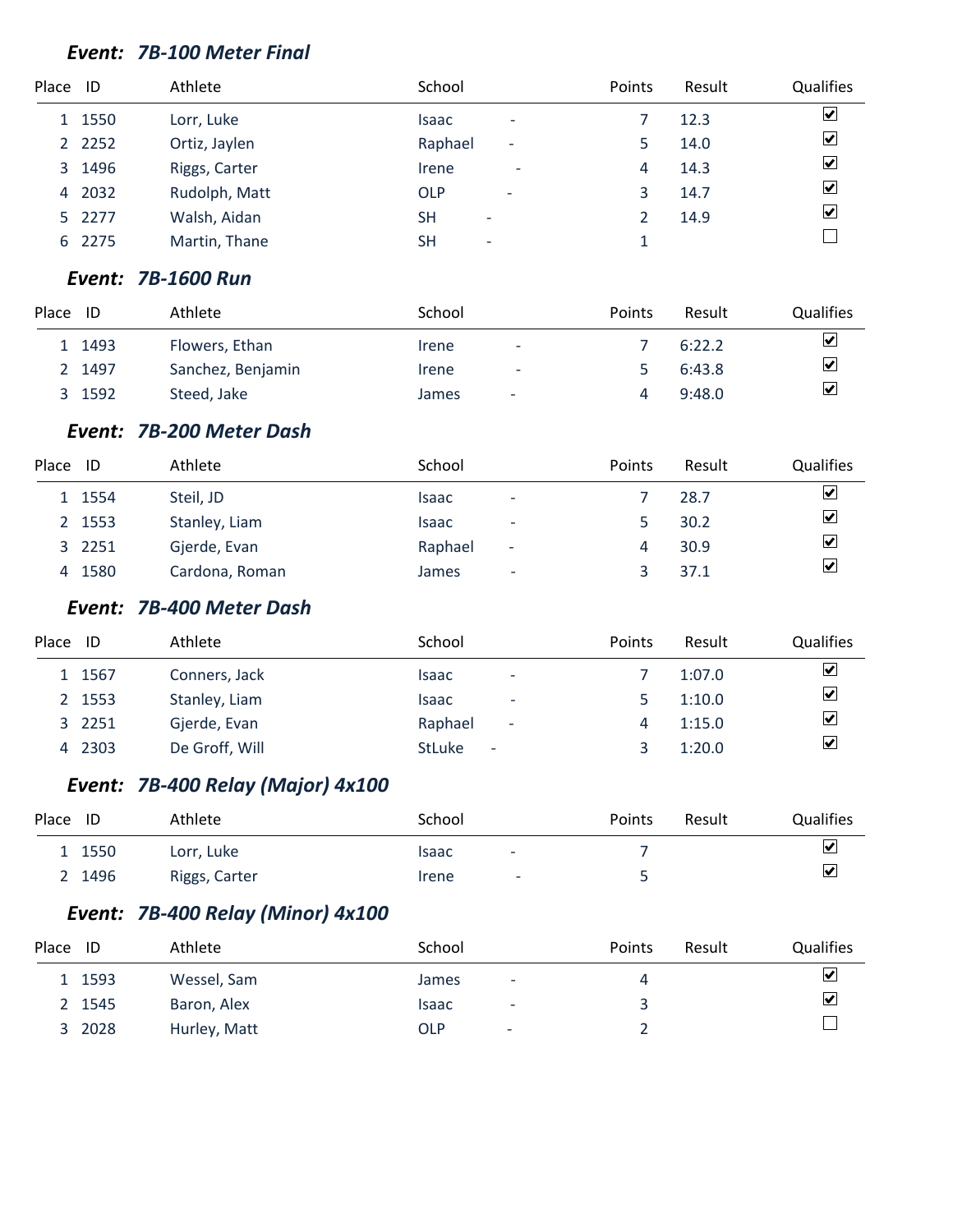#### *Event: 7B-75 Hurdle Final*

| Place ID |        | Athlete       | School                                 | <b>Points</b> | Result | <b>Qualifies</b> |
|----------|--------|---------------|----------------------------------------|---------------|--------|------------------|
|          | 1549   | Jawor, Joseph | Isaac<br>-                             |               | 13.5   | ⊻                |
|          | 2 1590 | Page, Isaac   | James<br>$\overline{\phantom{a}}$      |               |        | ⊻                |
| 3        | 2031   | Mitra, Ryan   | <b>OLP</b><br>$\overline{\phantom{a}}$ | 4             |        | $\mathbf{v}$     |

#### *Event: 7B-75 Meter Final*

| Place | ID        | Athlete        | School                              | Points | Result | <b>Qualifies</b>        |
|-------|-----------|----------------|-------------------------------------|--------|--------|-------------------------|
|       | 1 1550    | Lorr, Luke     | Isaac<br>$\overline{\phantom{a}}$   |        | 09.2   | $\overline{\mathbf{v}}$ |
|       | 2 2 2 5 2 | Ortiz, Jaylen  | Raphael<br>$\overline{\phantom{a}}$ |        | 10.6   | $\overline{\mathbf{v}}$ |
|       | 3 2275    | Martin, Thane  | SН<br>$\overline{\phantom{a}}$      | 4      | 10.6   | $\overline{\mathbf{v}}$ |
|       | 4 1495    | Inserro, Marco | Irene<br>$\overline{\phantom{a}}$   |        | 13.1   | $\overline{\mathbf{v}}$ |
|       | 5 1592    | Steed, Jake    | James<br>$\overline{\phantom{0}}$   |        | 13.3   | $\overline{\mathbf{v}}$ |

#### *Event: 7B-800 Meter Run*

| Place | ID     | Athlete           | School                     |                          | <b>Points</b> | Result | <b>Qualifies</b>        |
|-------|--------|-------------------|----------------------------|--------------------------|---------------|--------|-------------------------|
|       | 1 1567 | Conners, Jack     | Isaac                      | $\overline{\phantom{0}}$ |               | 2:39.0 | ☑                       |
|       | 2 1494 | Herbst, Noah      | Irene                      | $\overline{\phantom{a}}$ |               | 2:47.0 | $\overline{\mathbf{v}}$ |
|       | 3 1593 | Wessel, Sam       | James                      | $\overline{\phantom{0}}$ |               | 2:58.0 | $\overline{\mathbf{v}}$ |
|       | 4 1497 | Sanchez, Benjamin | <i><u><b>Irene</b></u></i> | -                        |               | 3:06.0 | $\overline{\mathbf{v}}$ |

#### *Event: 7B-Discus*

| Place ID |        | Athlete            | School     |                          | Points | Result    | Qualifies               |
|----------|--------|--------------------|------------|--------------------------|--------|-----------|-------------------------|
|          | 1 1588 | Easter, Cale       | James      | $\overline{\phantom{a}}$ |        | 69' 0"    | ☑                       |
|          | 2 2277 | Walsh, Aidan       | SΗ         | $\overline{\phantom{0}}$ | 5      | 68' 10.5" | $\overline{\mathbf{v}}$ |
|          | 3 1493 | Flowers, Ethan     | Irene      | $\overline{\phantom{a}}$ | 4      | 59' 4"    | $\overline{\mathbf{v}}$ |
| 4        | 1496   | Riggs, Carter      | Irene      | $\overline{\phantom{0}}$ | 3      | 59' 3.5"  | $\blacktriangledown$    |
|          | 5 2032 | Rudolph, Matt      | <b>OLP</b> | $\overline{\phantom{a}}$ |        | 52'7''    | $\overline{\mathbf{v}}$ |
| 6        | 2030   | Lessmeister, Tommy | <b>OLP</b> | $\overline{\phantom{a}}$ |        | 41' 8.5"  | $\overline{\mathbf{v}}$ |
|          | 1495   | Inserro, Marco     | Irene      | $\overline{\phantom{a}}$ |        | 1.11      |                         |

# *Event: 7B-High Jump*

| Place | ID        | Athlete       | School                                | Points | Result       | Qualifies               |
|-------|-----------|---------------|---------------------------------------|--------|--------------|-------------------------|
|       | 1 2277    | Walsh, Aidan  | <b>SH</b><br>$\overline{\phantom{a}}$ |        | 4'6''        | $\boxed{\checkmark}$    |
|       | 2 2 2 5 2 | Ortiz, Jaylen | Raphael<br>٠                          |        | 4'5''        | $\overline{\mathbf{v}}$ |
|       | 3 1549    | Jawor, Joseph | Isaac<br>۰                            | 4      | 4'5''        | $\blacktriangledown$    |
|       | 4 1553    | Stanley, Liam | Isaac<br>$\overline{\phantom{0}}$     | ર      | 4' 4''       | $\overline{\mathbf{v}}$ |
|       | 5 2032    | Rudolph, Matt | OLP<br>$\overline{\phantom{a}}$       |        | $\mathbf{H}$ |                         |
|       | 6 2275    | Martin, Thane | SН<br>$\overline{\phantom{a}}$        |        | 1.11         |                         |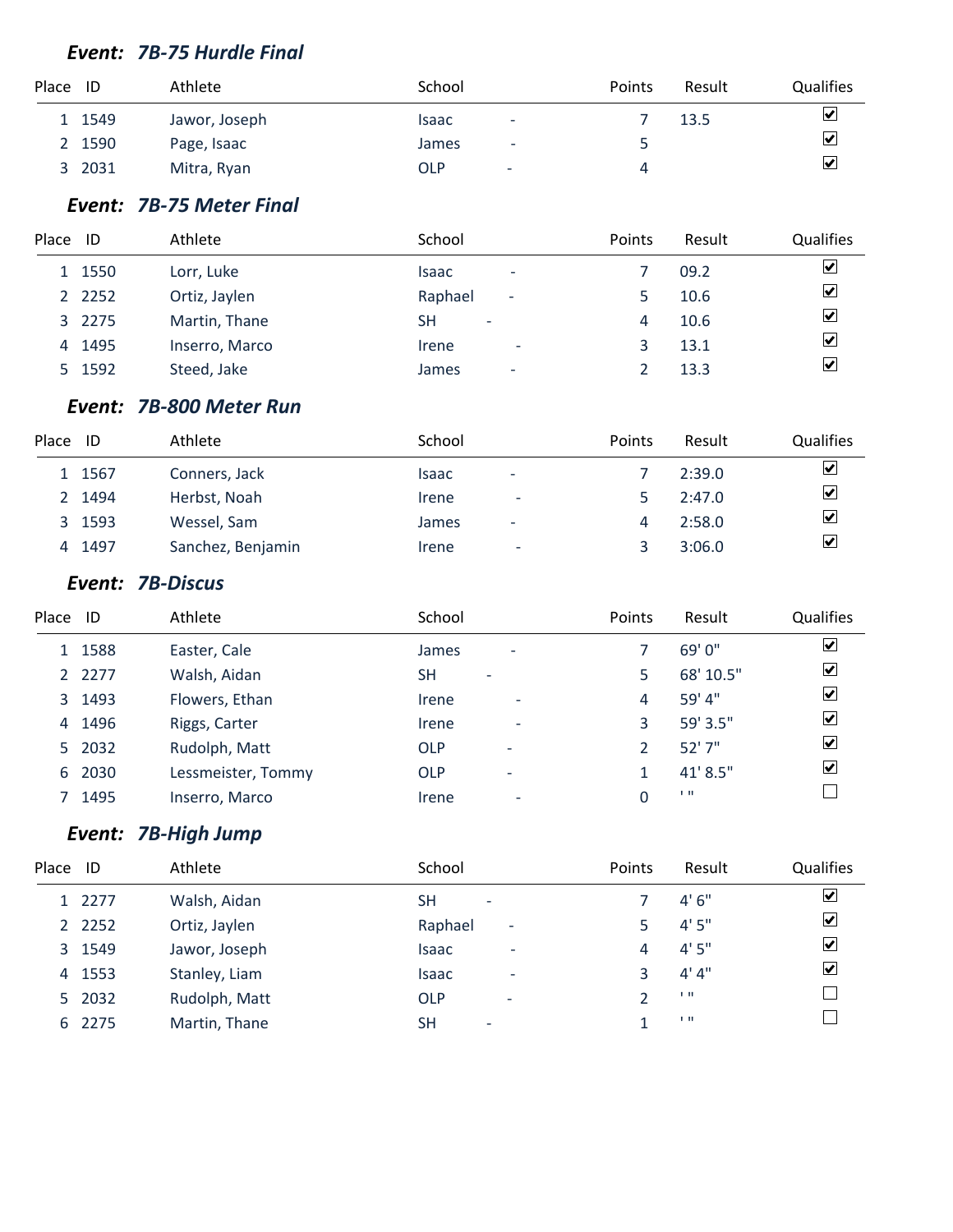# *Event: 7B-Long Jump*

| Place ID |        | Athlete           | School                                   | Points | Result         | Qualifies               |
|----------|--------|-------------------|------------------------------------------|--------|----------------|-------------------------|
|          | 1 2252 | Ortiz, Jaylen     | Raphael<br>$\overline{\phantom{a}}$      |        | 14'7''         | $\blacktriangledown$    |
|          | 2 1553 | Stanley, Liam     | Isaac<br>$\overline{\phantom{0}}$        | 5      | 13'6''         | $\overline{\mathbf{v}}$ |
|          | 3 1593 | Wessel, Sam       | <b>James</b><br>$\overline{\phantom{a}}$ | 4      | 12' 9"         | $\overline{\mathbf{v}}$ |
| 4        | 1549   | Jawor, Joseph     | Isaac<br>$\overline{\phantom{0}}$        | 3      | 12' 6''        | $\overline{\mathbf{v}}$ |
|          | 5 1497 | Sanchez, Benjamin | Irene<br>٠                               |        | 12'1''         | $\overline{\mathbf{v}}$ |
| 6        | 1590   | Page, Isaac       | James<br>$\overline{\phantom{a}}$        |        | 12'0"          | $\overline{\mathbf{v}}$ |
|          | 2275   | Martin, Thane     | <b>SH</b><br>$\overline{\phantom{0}}$    | 0      | 1.11           |                         |
| 8        | 1567   | Conners, Jack     | <b>Isaac</b>                             | 0      | $\blacksquare$ |                         |

#### *Event: 7B-Shot Put*

| Place | ID     | Athlete            | School                                    | Points | Result      | <b>Qualifies</b>        |
|-------|--------|--------------------|-------------------------------------------|--------|-------------|-------------------------|
|       | 1 1495 | Inserro, Marco     | Irene<br>٠                                |        | 27' 3.75"   | $\overline{\mathbf{v}}$ |
|       | 2 2028 | Hurley, Matt       | OLP<br>$\overline{\phantom{a}}$           |        | 25'5''      | $\overline{\mathbf{v}}$ |
|       | 3 1588 | Easter, Cale       | <b>James</b><br>$\overline{\phantom{0}}$  |        | 21'10''     | $\overline{\mathbf{v}}$ |
|       | 4 2303 | De Groff, Will     | <b>StLuke</b><br>$\overline{\phantom{0}}$ |        | $19'$ $8''$ | $\overline{\mathbf{v}}$ |
|       | 5 2030 | Lessmeister, Tommy | OLP<br>$\overline{\phantom{a}}$           |        | 16'9''      | $\overline{\mathbf{v}}$ |

# *Event: 7B-Triple Jump*

| Place | ID     | Athlete      | School                            | Points | Result    | <b>Qualifies</b>        |
|-------|--------|--------------|-----------------------------------|--------|-----------|-------------------------|
|       | 1 2277 | Walsh, Aidan | SH<br>$\overline{\phantom{a}}$    |        | 26' 6.75" | $\blacktriangledown$    |
|       | 2 1593 | Wessel, Sam  | James<br>$\overline{\phantom{a}}$ |        | $26'$ 2"  | $\blacktriangledown$    |
|       | 3 1590 | Page, Isaac  | James<br>-                        |        | 23'5''    | $\overline{\mathbf{v}}$ |

#### *Event: 7G-100 Meter Final*

| Place | ID     | Athlete                   | School     |                          | Points | Result | <b>Qualifies</b> |
|-------|--------|---------------------------|------------|--------------------------|--------|--------|------------------|
|       | 1 1485 | Kirk, Emma                | Irene      | ٠                        |        | 14.9   | ⊻                |
|       | 2 1487 | Marusiak, Madigan         | Irene      | $\overline{\phantom{0}}$ | 5      | 14.9   | ☑                |
|       | 3 1540 | Kirsch, Amelia            | Isaac      | $\overline{\phantom{0}}$ | 4      | 14.9   | ☑                |
|       | 4 1541 | Malloy, Katherine         | Isaac      | $\overline{\phantom{a}}$ | 3      | 15.9   | ☑                |
|       | 5 2024 | Fedinec, Amber            | <b>OLP</b> | -                        | 2      | 17.0   | ⊻                |
|       | 6 2022 | Bares, Evelyn             | <b>OLP</b> | $\overline{a}$           | 1      | 17.1   |                  |
|       |        | <b>Event: 7G-1600 Run</b> |            |                          |        |        |                  |
|       |        |                           |            |                          |        |        |                  |

| Place ID |        | Athlete       | School                            | <b>Points</b> | Result | <b>Qualifies</b> |
|----------|--------|---------------|-----------------------------------|---------------|--------|------------------|
|          | 1 1484 | Falco, Alyssa | Irene<br>$\overline{\phantom{a}}$ |               | 6:45.0 | ☑                |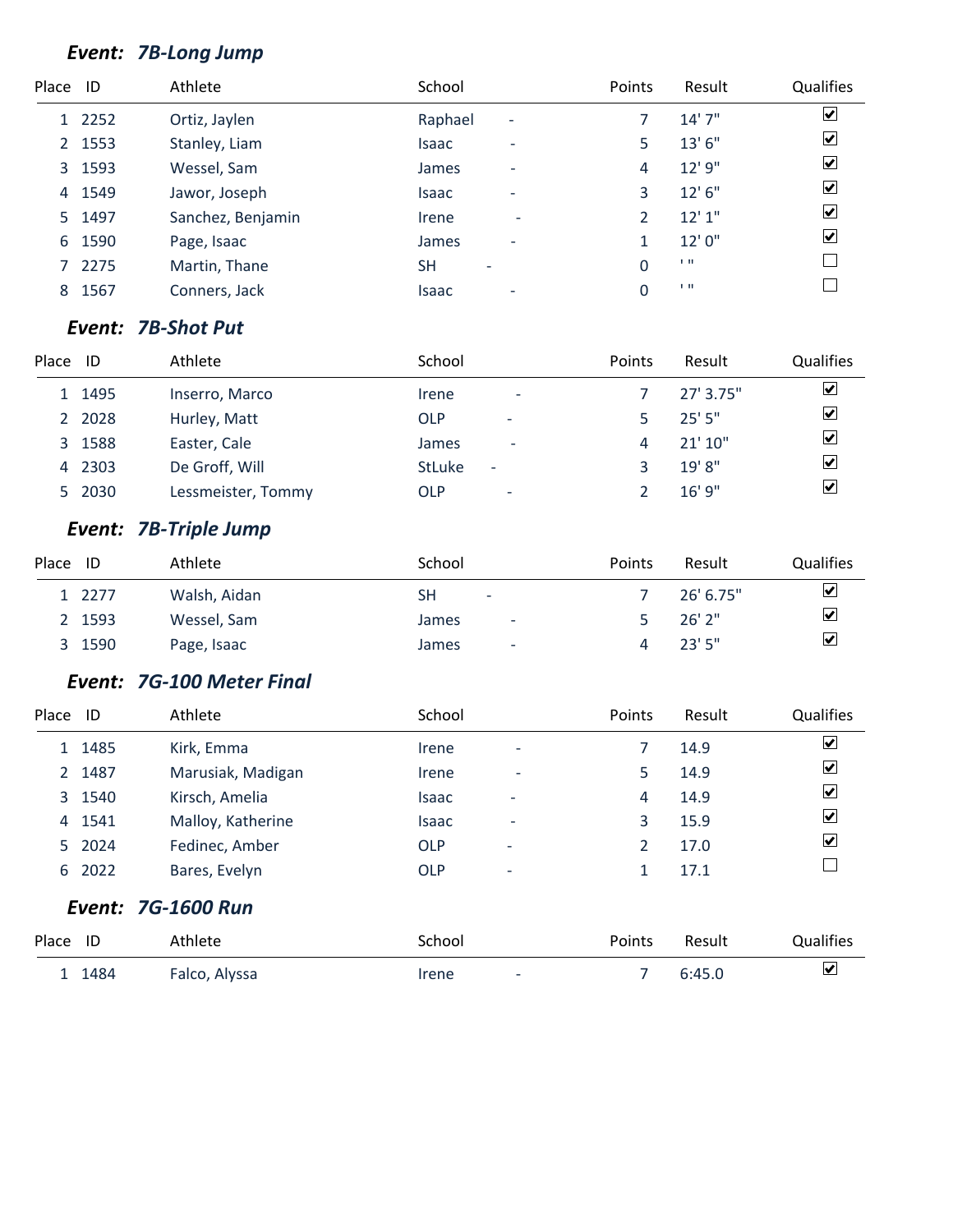#### *Event: 7G-200 Meter Dash*

| Place ID |        | Athlete          | School                                   | Points | Result | <b>Qualifies</b>             |
|----------|--------|------------------|------------------------------------------|--------|--------|------------------------------|
|          | 1 2270 | Barratt, Brighid | <b>SH</b><br>٠                           |        |        | $\boxed{\blacktriangledown}$ |
| 2        | 1540   | Kirsch, Amelia   | <b>Isaac</b><br>$\overline{\phantom{0}}$ |        |        | $\blacktriangledown$         |
| 3        | 1483   | Davis, Emily     | Irene<br>$\overline{a}$                  | 4      |        | $\overline{\mathbf{v}}$      |
| 4        | 1488   | Powell, Lindsey  | Irene<br>$\overline{\phantom{a}}$        |        |        | $\overline{\mathbf{v}}$      |
|          |        |                  |                                          |        |        |                              |

### *Event: 7G-400 Meter Dash*

| Place | ID     | Athlete          | School                                | <b>Points</b> | Result | <b>Qualifies</b> |
|-------|--------|------------------|---------------------------------------|---------------|--------|------------------|
|       | 1 1480 | Blasi, Annia     | <i><u><b>Irene</b></u></i><br>-       |               | 1:19.9 | ☑                |
|       | 2 1486 | Kuchler, Sarah   | Irene<br>٠                            |               | 1:23.0 | ⊻                |
|       | 3 2271 | Cassata, Eleanor | SΗ<br>$\overline{\phantom{a}}$        | 4             | 1:25.0 | ⊻                |
|       | 4 2273 | Slagter, Casey   | <b>SH</b><br>$\overline{\phantom{a}}$ |               | 1:31.0 | ⊻                |

## *Event: 7G-400 Relay (Major) 4x100*

| Place ID |        | Athlete     | School |                          | Points | Result | <b>Qualifies</b> |
|----------|--------|-------------|--------|--------------------------|--------|--------|------------------|
|          | 1 1489 | Ryson, Elen | Irene  | $\overline{\phantom{0}}$ |        |        | ₩                |

## *Event: 7G-400 Relay (Minor) 4x100*

| Place | ID     | Athlete           | School                     |                          | <b>Points</b> | Result | <b>Qualifies</b> |
|-------|--------|-------------------|----------------------------|--------------------------|---------------|--------|------------------|
|       | 1481   | Bouchard, Olivia  | <i><u><b>Irene</b></u></i> | $\overline{\phantom{a}}$ |               |        | $\mathbf{v}$     |
|       | 2 1541 | Malloy, Katherine | Isaac                      | -                        |               |        | ☑                |
|       | 2027   | Thomas, Giselle   | OLP                        | $\overline{\phantom{a}}$ |               |        |                  |

#### *Event: 7G-75 Hurdle Final*

| Place | ID     | Athlete         | School                     |                          | <b>Points</b> | Result  | <b>Qualifies</b>     |
|-------|--------|-----------------|----------------------------|--------------------------|---------------|---------|----------------------|
|       | 1489   | Ryson, Elen     | <i><u><b>Irene</b></u></i> | $\overline{\phantom{a}}$ |               | 14:75.0 | $\blacktriangledown$ |
|       | 2 1482 | Cortez, Claudia | Irene                      | $\overline{\phantom{a}}$ |               | 16:19.0 | $\blacktriangledown$ |
|       | 2022   | Bares, Evelyn   | OLP                        | $\overline{\phantom{a}}$ |               | 17:04.0 | ☑                    |

#### *Event: 7G-75 Meter Final*

| Place | ID     | Athlete            | School       |                          | Points | Result | <b>Qualifies</b>        |
|-------|--------|--------------------|--------------|--------------------------|--------|--------|-------------------------|
|       | 1 1491 | Tolentino, Caitlyn | Irene        | $\overline{\phantom{a}}$ |        | 10.5   | $\vert\mathbf{v}\vert$  |
|       | 2 1540 | Kirsch, Amelia     | <b>Isaac</b> | $\overline{\phantom{a}}$ |        | 11.4   | $\overline{\mathbf{v}}$ |
|       | 3 1541 | Malloy, Katherine  | <b>Isaac</b> | $\overline{\phantom{0}}$ |        | 11.4   | $\overline{\mathbf{v}}$ |
|       | 4 2026 | Mettel, Samantha   | OLP          | $\overline{\phantom{a}}$ |        | 11.5   | $\overline{\mathbf{v}}$ |
|       | 5 1482 | Cortez, Claudia    | Irene        | $\overline{\phantom{a}}$ |        | 12.4   | $\overline{\mathbf{v}}$ |

#### *Event: 7G-800 Meter Run*

| Place ID | Athlete          | School                            | <b>Points</b> | Result | Qualifies |
|----------|------------------|-----------------------------------|---------------|--------|-----------|
| 1481     | Bouchard, Olivia | Irene<br>$\overline{\phantom{a}}$ |               | 3:01.0 | ☑         |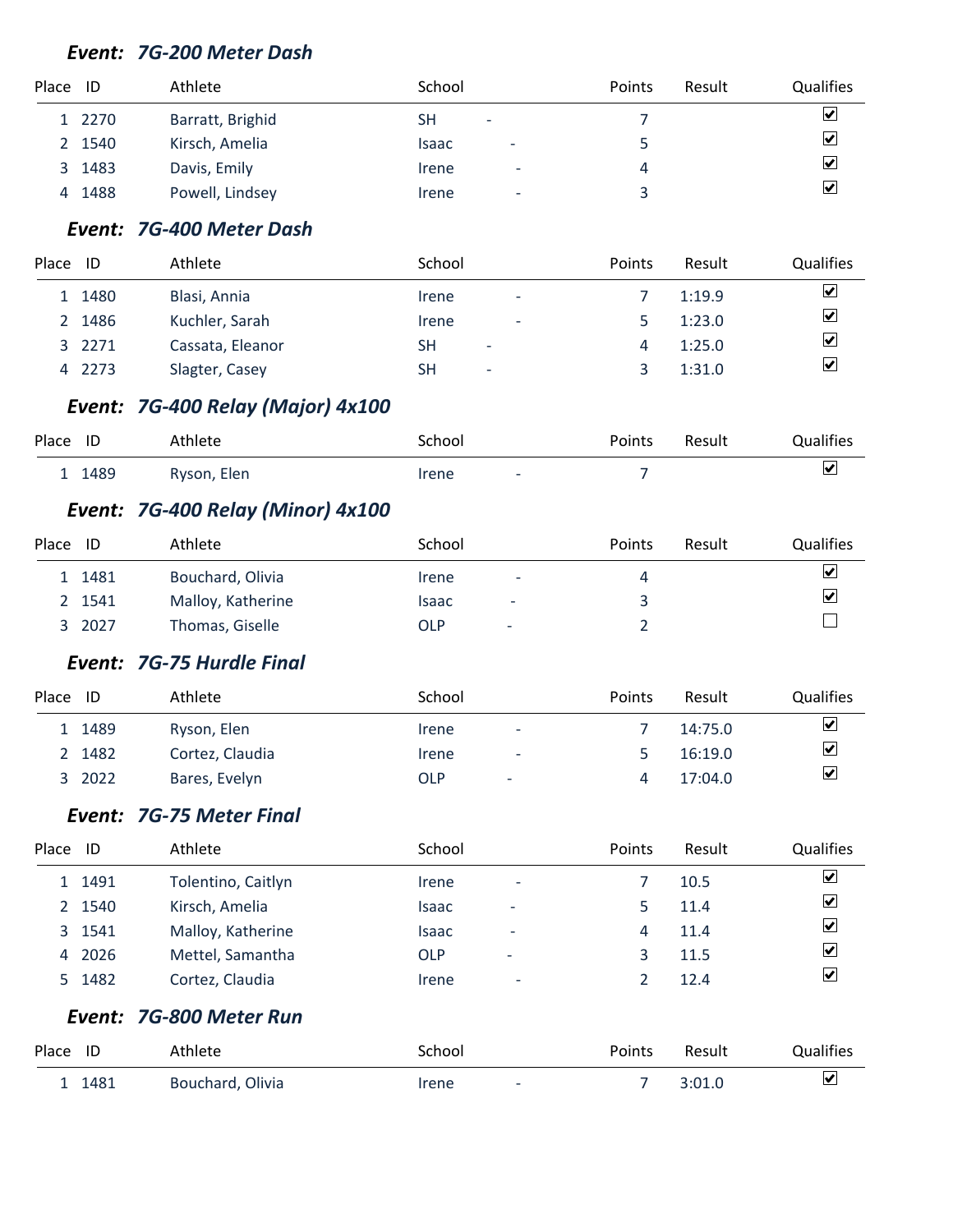# *Event: 7G-800 Relay 4x200*

| Place ID |        | Athlete        | School                                                 | Points | Result | <b>Qualifies</b> |
|----------|--------|----------------|--------------------------------------------------------|--------|--------|------------------|
|          | 1 1480 | Blasi, Annia   | <i><u><b>Irene</b></u></i><br>$\overline{\phantom{a}}$ |        |        | ⊻                |
|          | 2 2272 | Neibel, Audrey | SН<br>$\overline{\phantom{0}}$                         |        |        | ☑                |

### *Event: 7G-Discus*

| Place | ID     | Athlete            | School                                | Points | Result     | <b>Qualifies</b>        |
|-------|--------|--------------------|---------------------------------------|--------|------------|-------------------------|
|       | 1 1491 | Tolentino, Caitlyn | Irene<br>٠                            |        | $67'$ 2.5" | $\overline{\mathbf{v}}$ |
|       | 2 2274 | Townsend, Lillian  | <b>SH</b><br>$\overline{\phantom{0}}$ |        | $64'$ "    | $\overline{\mathbf{v}}$ |
|       | 3 2273 | Slagter, Casey     | <b>SH</b><br>-                        | 4      | 50' 4"     | $\overline{\mathbf{v}}$ |
|       | 4 1481 | Bouchard, Olivia   | Irene<br>$\overline{a}$               |        | 47' 6.5"   | $\blacktriangledown$    |
|       | 5 1487 | Marusiak, Madigan  | Irene<br>$\overline{\phantom{0}}$     |        | $45'$ 1.5" | $\overline{\mathbf{v}}$ |
|       | 6 1486 | Kuchler, Sarah     | Irene<br>$\overline{\phantom{0}}$     |        | 44' 0.75"  | $\overline{\mathbf{v}}$ |
|       | 7 2022 | Bares, Evelyn      | <b>OLP</b>                            |        | 1.11       |                         |

# *Event: 7G-High Jump*

| Place | ID     | Athlete          | School       |                          | <b>Points</b> | Result | <b>Qualifies</b>             |
|-------|--------|------------------|--------------|--------------------------|---------------|--------|------------------------------|
|       | 1 1542 | McMahon, Daniela | <b>Isaac</b> | ٠                        |               | 3'11"  | $\boxed{\blacktriangledown}$ |
|       | 2 2022 | Bares, Evelyn    | OLP          | $\overline{\phantom{a}}$ |               | 3'10'' | $\overline{\mathbf{v}}$      |
|       | 3 2621 | Turgeon, Megan   | <b>Isaac</b> | $\overline{\phantom{a}}$ |               | "7 ''3 | $\overline{\mathbf{v}}$      |

# *Event: 7G-Long Jump*

| Place       | ID     | Athlete          | School       |                          | Points | Result         | Qualifies               |
|-------------|--------|------------------|--------------|--------------------------|--------|----------------|-------------------------|
|             | 1 2270 | Barratt, Brighid | <b>SH</b>    | $\overline{\phantom{a}}$ |        | 12' 10.5"      | $\overline{\mathbf{v}}$ |
| $2^{\circ}$ | 1485   | Kirk, Emma       | Irene        | $\overline{\phantom{a}}$ | 5.     | 12'5''         | $\blacktriangledown$    |
|             | 3 2271 | Cassata, Eleanor | <b>SH</b>    | $\overline{\phantom{a}}$ | 4      | $12'$ 3.5"     | $\blacktriangleright$   |
| 4           | 1484   | Falco, Alyssa    | Irene        | $\overline{\phantom{a}}$ | 3      | $12'$ 2.5"     | $\overline{\mathbf{v}}$ |
|             | 5 1489 | Ryson, Elen      | Irene        | $\overline{\phantom{a}}$ |        | 11'7''         | $\overline{\mathbf{v}}$ |
| 6           | 1542   | McMahon, Daniela | Isaac        | -                        |        | 11' 4.5''      | $\overline{\mathbf{v}}$ |
|             | 2621   | Turgeon, Megan   | <b>Isaac</b> | -                        | 0      | $\blacksquare$ |                         |
| 8           | 1480   | Blasi, Annia     | Irene        | $\overline{\phantom{a}}$ | 0      | $\blacksquare$ |                         |

# *Event: 7G-Shot Put*

| Place       | ID     | Athlete            | School                                 | Points | Result     | Qualifies               |
|-------------|--------|--------------------|----------------------------------------|--------|------------|-------------------------|
|             | 1 2274 | Townsend, Lillian  | <b>SH</b><br>$\overline{\phantom{a}}$  |        | 26'10''    | ⊻                       |
| $2^{\circ}$ | 1487   | Marusiak, Madigan  | Irene<br>$\overline{\phantom{a}}$      | 5      | 21' 8.75"  | $\blacktriangledown$    |
|             | 3 1491 | Tolentino, Caitlyn | Irene<br>$\overline{\phantom{a}}$      | 4      | 21' 3.75"  | $\overline{\mathbf{v}}$ |
| 4           | 1486   | Kuchler, Sarah     | Irene<br>$\overline{\phantom{a}}$      | 3      | 20' 10.75" | ⊻                       |
|             | 5 2027 | Thomas, Giselle    | <b>OLP</b><br>$\overline{\phantom{a}}$ |        | 18' 4.75"  | ⊻                       |
|             | 6 2024 | Fedinec, Amber     | <b>OLP</b><br>$\overline{\phantom{a}}$ |        | 17' 10.25" | ⊻                       |
|             | 2273   | Slagter, Casey     | <b>SH</b><br>$\overline{\phantom{a}}$  | 0      | 1.11       |                         |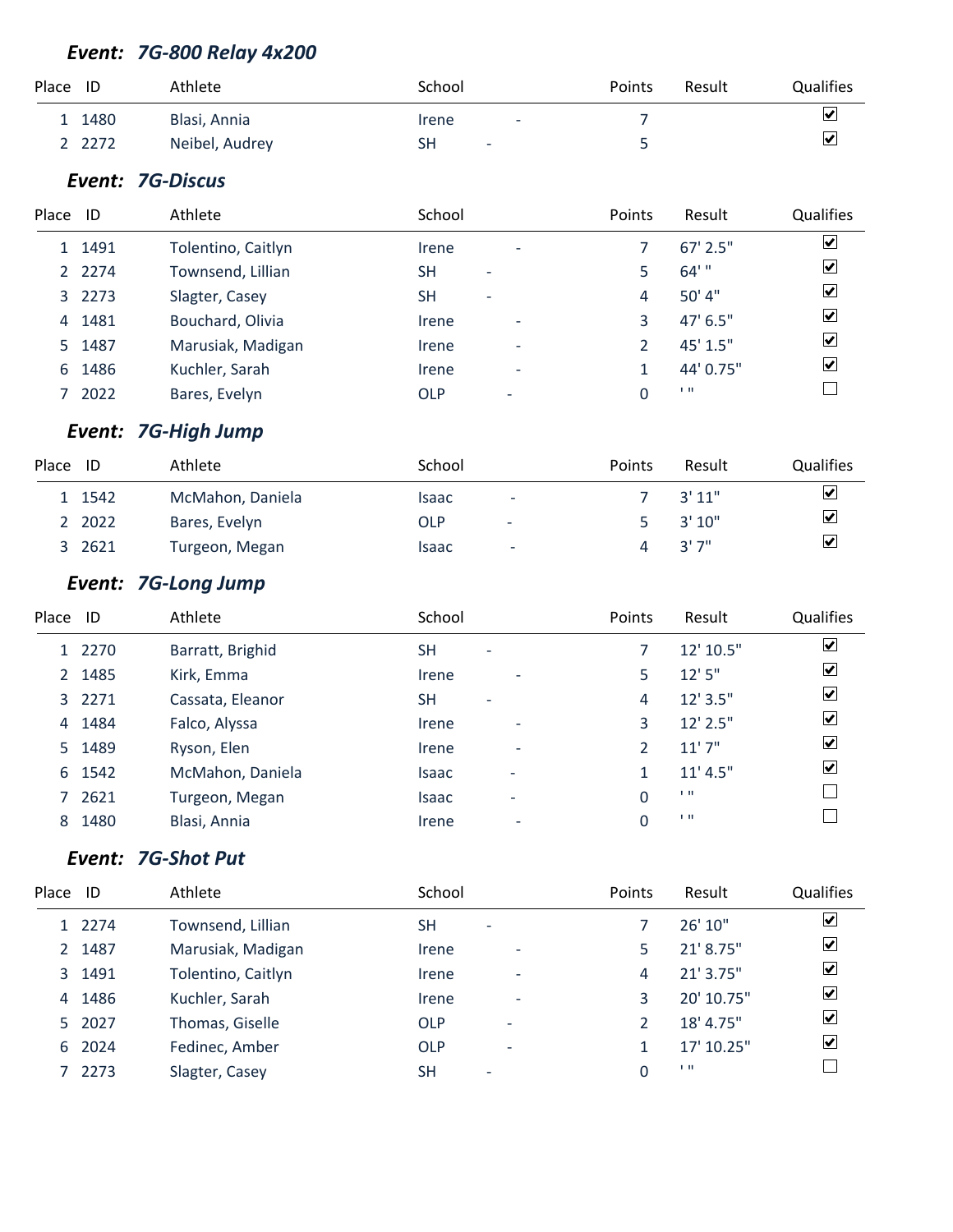# *Event: 7G-Triple Jump*

| Place ID |        | Athlete          | School                                                 | Points | Result     | <b>Qualifies</b>        |
|----------|--------|------------------|--------------------------------------------------------|--------|------------|-------------------------|
|          | 1 2270 | Barratt, Brighid | SН<br>$\overline{\phantom{a}}$                         |        | 28' 1.75"  | ☑                       |
|          | 2 1485 | Kirk, Emma       | Irene<br>$\overline{\phantom{a}}$                      |        | 26' 9.75"  | $\overline{\mathbf{v}}$ |
|          | 3 2271 | Cassata, Eleanor | SΗ<br>$\overline{\phantom{a}}$                         | 4      | 25' 0.25"  | $\overline{\mathbf{v}}$ |
| 4        | 1482   | Cortez, Claudia  | Irene<br>$\overline{\phantom{a}}$                      |        | $20'$ 7.5" | $\overline{\mathbf{v}}$ |
|          | 5 1488 | Powell, Lindsey  | <i><u><b>Irene</b></u></i><br>$\overline{\phantom{a}}$ |        | 14' 4.25'' | $\blacktriangledown$    |

# *Event: 8B-100 Meter Final*

| Place ID |        | Athlete         | School       |                          | Points | Result | Qualifies               |
|----------|--------|-----------------|--------------|--------------------------|--------|--------|-------------------------|
|          | 1 1603 | Kiley, Zachary  | <b>James</b> | $\overline{\phantom{a}}$ |        | 12.6   | ⊻                       |
| 2        | 1602   | Kiley, Nicholas | James        | $\overline{\phantom{a}}$ |        | 12.9   | ⊻                       |
|          | 3 2620 | Masato Lin      | Raphael      | $\overline{\phantom{a}}$ | 4      | 13.1   | ⊻                       |
|          | 4 2257 | Covey, Jack     | Raphael      | $\overline{\phantom{a}}$ | 3      | 14.2   | $\overline{\mathbf{v}}$ |
|          | 5 2045 | Pacentine, Joey | <b>OLP</b>   | ٠                        |        | 15.3   | ⊻                       |
| 6        | 1500   | Conte, Sam      | Irene        | $\overline{\phantom{0}}$ |        | 16.2   |                         |

#### *Event: 8B-1600 Run*

| Place | ID        | Athlete            | School                            | <b>Points</b> | Result | Qualifies                    |
|-------|-----------|--------------------|-----------------------------------|---------------|--------|------------------------------|
|       | 1 1605    | Spahn, Christopher | James<br>$\overline{\phantom{a}}$ |               | 5:33.0 | $\boxed{\blacktriangledown}$ |
|       | 2 2 2 8 2 | Herrmann, Lupe     | SН<br>$\overline{\phantom{a}}$    |               | 6:30.5 | $\overline{\mathbf{v}}$      |
| - 3   | 1600      | Chavez-Roa, David  | James<br>$\overline{\phantom{a}}$ |               | 6:40.0 | $\overline{\mathbf{v}}$      |

## *Event: 8B-200 Meter Dash*

| Place | ID     | Athlete           | School                              | Points | Result | Qualifies               |
|-------|--------|-------------------|-------------------------------------|--------|--------|-------------------------|
|       | 1 2286 | Schager, Matthew  | SΗ<br>$\overline{\phantom{a}}$      |        | 25.1   | $\blacktriangledown$    |
|       | 2 1607 | Zgutowicz, Jack   | James<br>$\overline{\phantom{a}}$   |        | 27.2   | $\overline{\mathbf{v}}$ |
|       | 3 1504 | Ruffolo, Dan      | Irene<br>$\overline{\phantom{a}}$   | 4      | 27.4   | $\overline{\mathbf{v}}$ |
|       | 4 2256 | Clolinger, Mitch  | Raphael<br>٠                        |        | 29.4   | $\overline{\mathbf{v}}$ |
|       | 5 2257 | Covey, Jack       | Raphael<br>$\overline{\phantom{a}}$ |        |        | $\overline{\mathbf{v}}$ |
|       | 6 1600 | Chavez-Roa, David | James<br>$\overline{\phantom{a}}$   |        |        |                         |

## *Event: 8B-400 Meter Dash*

| Place ID |        | Athlete           | School                                    | Points | Result | <b>Qualifies</b>        |
|----------|--------|-------------------|-------------------------------------------|--------|--------|-------------------------|
|          | 1 1601 | Coco, Joseph      | <b>James</b><br>$\overline{\phantom{a}}$  |        | 1:09.2 | ⊻                       |
|          | 2 2317 | Lazos, Alejandro  | <b>StLuke</b><br>$\overline{\phantom{a}}$ |        | 1:09.4 | ⊻                       |
| 3        | 1599   | Blankenship, John | <b>James</b><br>$\overline{\phantom{a}}$  | 4      | 1:17.4 | ⊻                       |
| 4        | 2315   | Armenta, Jaylen   | <b>StLuke</b><br>$\overline{\phantom{0}}$ |        | 1:27.9 | $\overline{\mathbf{v}}$ |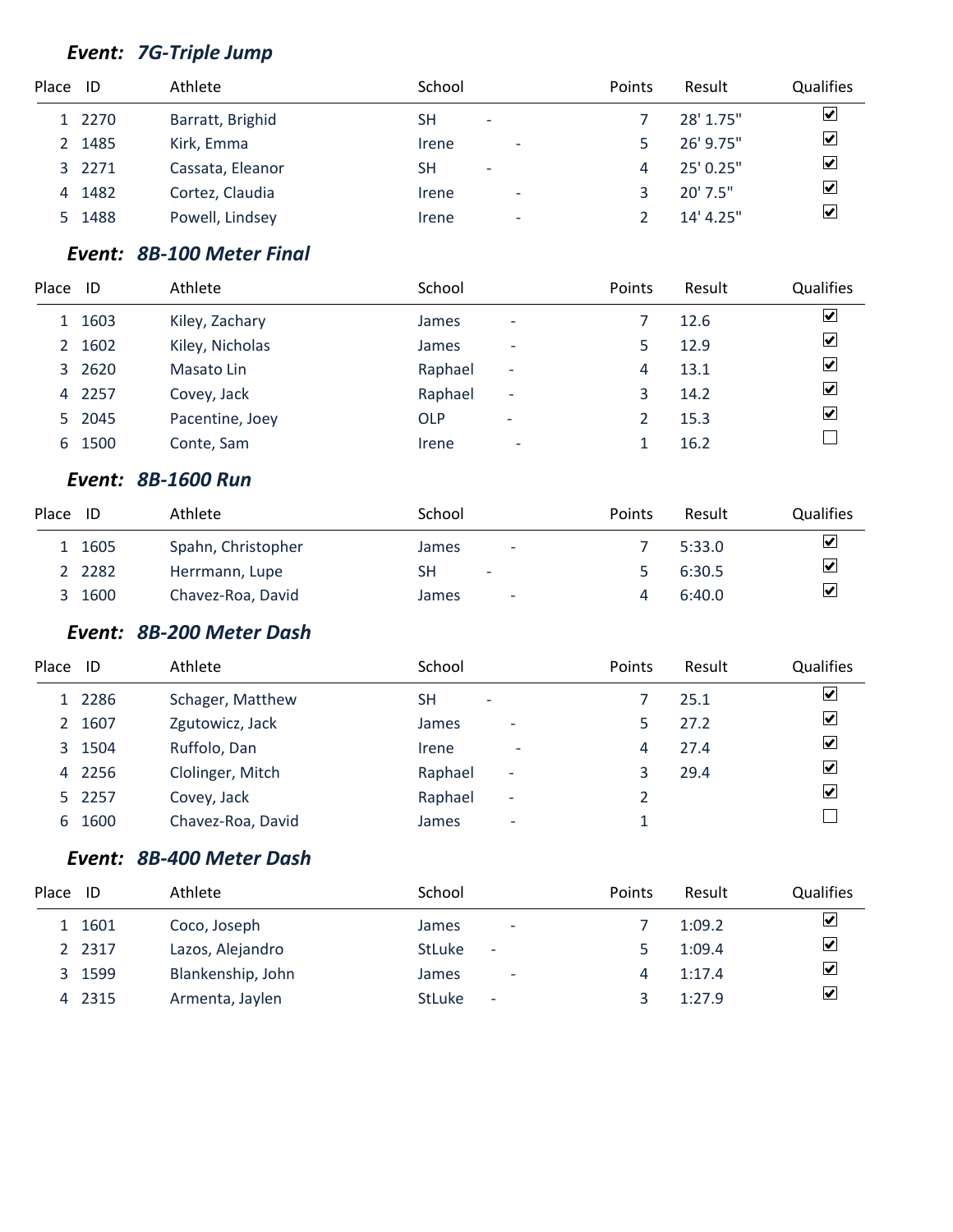# *Event: 8B-400 Relay (Major) 4x100*

| Place ID |      | Athlete        | School                                    | Points | Result | <b>Qualifies</b>        |
|----------|------|----------------|-------------------------------------------|--------|--------|-------------------------|
|          | 1603 | Kiley, Zachary | <b>James</b><br>$\overline{\phantom{a}}$  |        |        | ⊻                       |
|          | 2316 | Brown, Stephen | <b>StLuke</b><br>$\overline{\phantom{a}}$ |        |        | $\overline{\mathbf{v}}$ |

# *Event: 8B-400 Relay (Minor) 4x100*

| Place | ID     | Athlete            | School                          | Points                   | Result | <b>Qualifies</b>        |
|-------|--------|--------------------|---------------------------------|--------------------------|--------|-------------------------|
|       | 1 2620 | Masato Lin         | Raphael                         | $\overline{\phantom{a}}$ |        | $\overline{\mathbf{v}}$ |
|       | 2 1605 | Spahn, Christopher | James                           | $\overline{\phantom{0}}$ |        | ⊻                       |
|       | 3 2041 | Gaetto, Van        | OLP<br>$\overline{\phantom{a}}$ |                          |        |                         |

#### *Event: 8B-75 Hurdle Final*

| Place ID |        | Athlete       | School                            | Points | Result | Qualifies |
|----------|--------|---------------|-----------------------------------|--------|--------|-----------|
|          | 1 1505 | Schilf, Jacob | Irene<br>$\overline{\phantom{0}}$ |        | ⊥.     |           |

#### *Event: 8B-75 Meter Final*

| Place ID |           | Athlete          | School                                 | Points | Result | Qualifies                    |
|----------|-----------|------------------|----------------------------------------|--------|--------|------------------------------|
|          | 1 1502    | Kovarik, John    | Irene<br>$\overline{\phantom{a}}$      |        | 09.5   | $\vert\mathbf{v}\vert$       |
|          | 2 2 6 2 0 | Masato Lin       | Raphael<br>$\overline{\phantom{a}}$    | 5      | 10.2   | $\overline{\mathbf{v}}$      |
| 3        | 1604      | Perkins, Nathan  | James<br>-                             | 4      | 10.2   | $\boxed{\blacktriangledown}$ |
| 4        | 2258      | Jackson, Patrick | Raphael<br>$\overline{\phantom{a}}$    |        | 10.9   | $\overline{\mathbf{v}}$      |
| 5        | 1601      | Coco, Joseph     | James<br>-                             |        | 11.0   | $\overline{\mathbf{v}}$      |
| 6        | 1503      | Matonis, Jimmy   | Irene<br>$\overline{\phantom{a}}$      |        |        |                              |
|          | 2043      | LoConte, Eddie   | <b>OLP</b><br>$\overline{\phantom{a}}$ |        |        |                              |

#### *Event: 8B-800 Meter Run*

| Place | ID     | Athlete            | School       |                          | <b>Points</b> | Result | Qualifies            |
|-------|--------|--------------------|--------------|--------------------------|---------------|--------|----------------------|
|       | 1 1605 | Spahn, Christopher | <b>James</b> | $\overline{\phantom{0}}$ |               | 2:29.8 | $\blacktriangledown$ |
|       | 2 1606 | Stachnik, Henry    | <b>James</b> | -                        |               | 4:18.0 | ☑                    |

# *Event: 8B-800 Relay 4x200*

| Place<br>-ID | Athlete        | School                                    | Points | Result | <b>Qualifies</b>        |
|--------------|----------------|-------------------------------------------|--------|--------|-------------------------|
| 2316         | Brown, Stephen | <b>StLuke</b><br>$\overline{\phantom{a}}$ |        |        | $\overline{\mathbf{v}}$ |
| 1603         | Kiley, Zachary | James<br>$\overline{\phantom{a}}$         |        |        | $\overline{\mathbf{v}}$ |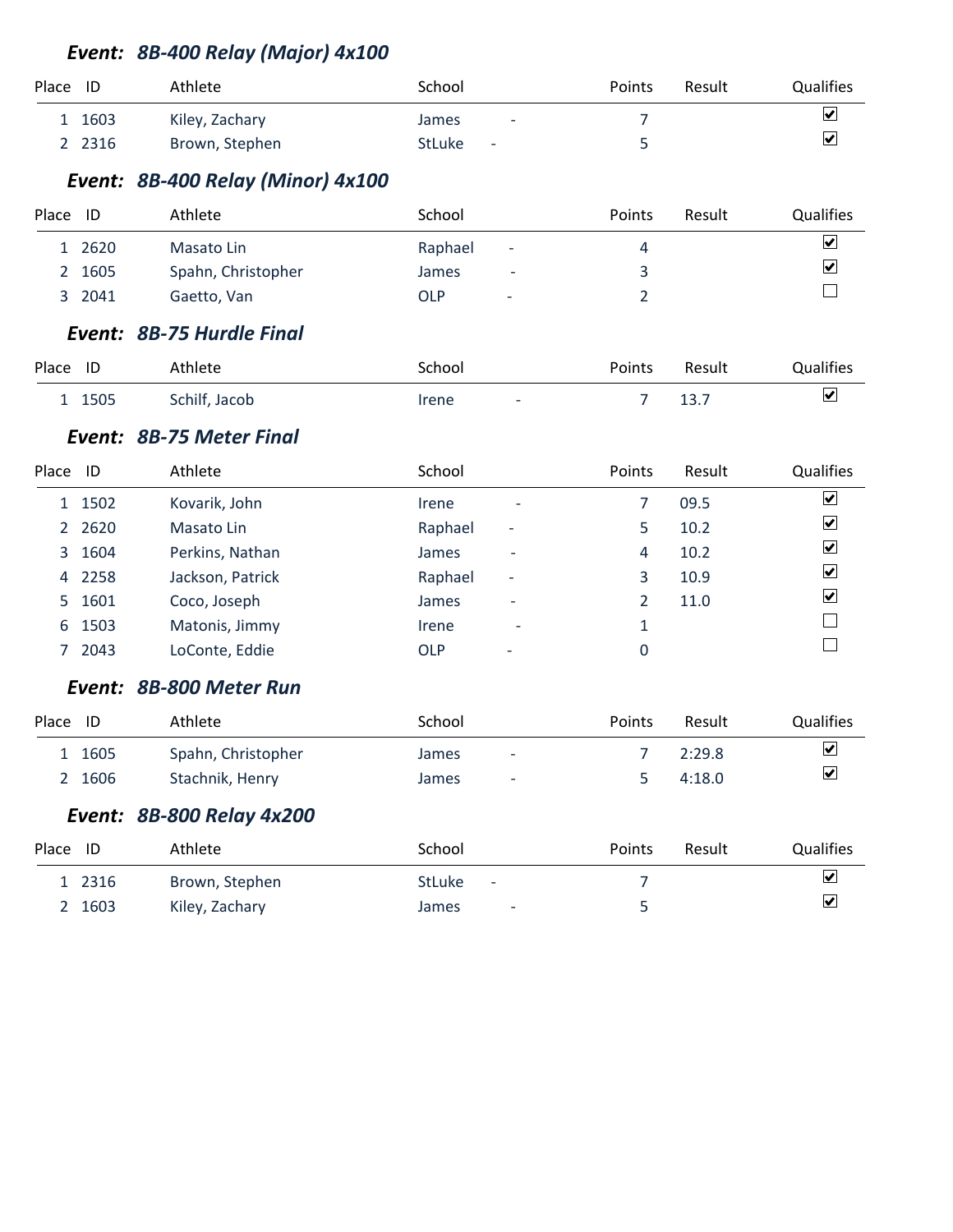## *Event: 8B-Discus*

| Place ID |           | Athlete           | School                                | Points | Result  | <b>Qualifies</b>        |
|----------|-----------|-------------------|---------------------------------------|--------|---------|-------------------------|
|          | 1 2286    | Schager, Matthew  | SΗ<br>$\overline{\phantom{a}}$        |        | 131'5'' | ☑                       |
|          | 2 2 2 8 5 | Nielsen, Charles  | <b>SH</b><br>$\overline{\phantom{a}}$ |        | 66' 1"  | $\overline{\mathbf{v}}$ |
| 3        | 1606      | Stachnik, Henry   | James<br>$\overline{\phantom{0}}$     | 4      | 52'7''  | $\blacktriangledown$    |
| 4        | 1503      | Matonis, Jimmy    | Irene<br>$\overline{\phantom{a}}$     |        | 47' 8"  | $\overline{\mathbf{v}}$ |
|          | 5 1500    | Conte, Sam        | Irene<br>$\overline{\phantom{a}}$     |        | 45'4"   | $\overline{\mathbf{v}}$ |
| 6        | 1599      | Blankenship, John | James<br>$\overline{\phantom{0}}$     |        | 31'6''  | ⊻                       |
|          |           |                   |                                       |        |         |                         |

# *Event: 8B-High Jump*

| Place | ID     | Athlete          | School     |                          | <b>Points</b> | Result | <b>Qualifies</b> |
|-------|--------|------------------|------------|--------------------------|---------------|--------|------------------|
|       | 1 2044 | Narmontas, Henry | <b>OLP</b> | $\overline{\phantom{a}}$ |               | 4'6''  | ⊻                |
|       | 2 1602 | Kiley, Nicholas  | James      | $\overline{\phantom{0}}$ |               | 4'5''  | ⊻                |
|       | 3 2041 | Gaetto, Van      | <b>OLP</b> | $\overline{\phantom{a}}$ |               | 4'5''  | ⊻                |
| 4     | 1604   | Perkins, Nathan  | James      | $\overline{\phantom{0}}$ |               | 4' 4'' | ⊻                |

# *Event: 8B-Long Jump*

| Place ID              |        | Athlete          | School                                    | Points | Result  | <b>Qualifies</b>     |
|-----------------------|--------|------------------|-------------------------------------------|--------|---------|----------------------|
|                       | 1 2316 | Brown, Stephen   | <b>StLuke</b><br>$\overline{\phantom{a}}$ | 7      | $17'$ " | $\blacktriangledown$ |
| $\mathbf{2}^{\prime}$ | 1603   | Kiley, Zachary   | James                                     | 5      | 16' 9"  | ⊻                    |
|                       | 3 2315 | Armenta, Jaylen  | <b>StLuke</b><br>$\overline{\phantom{a}}$ | 4      | 15'5''  | ☑                    |
| 4                     | 2620   | Masato Lin       | Raphael<br>$\overline{\phantom{a}}$       | 3      | 15' 4'' | ☑                    |
|                       | 5 2044 | Narmontas, Henry | <b>OLP</b><br>$\overline{\phantom{0}}$    | 2      | 14' 8"  | ⊻                    |
| 6                     | 1607   | Zgutowicz, Jack  | James<br>٠                                | 1      | 13'8"   | ⊻                    |
|                       | 7 2258 | Jackson, Patrick | Raphael<br>$\overline{\phantom{a}}$       | 0      | 13'7''  |                      |
| 8                     | 2257   | Covey, Jack      | Raphael<br>$\overline{\phantom{a}}$       | 0      | 1.11    |                      |
| 9                     | 2317   | Lazos, Alejandro | <b>StLuke</b><br>$\overline{\phantom{a}}$ | 0      | 1.11    |                      |
|                       |        |                  |                                           |        |         |                      |

# *Event: 8B-Shot Put*

| Place | ID        | Athlete          | School                            | <b>Points</b> | Result     | Qualifies               |
|-------|-----------|------------------|-----------------------------------|---------------|------------|-------------------------|
|       | 1 1502    | Kovarik, John    | Irene<br>$\overline{\phantom{a}}$ |               | 42' 4.75"  | ☑                       |
|       | 2 2 2 8 6 | Schager, Matthew | SН<br>$\overline{\phantom{a}}$    |               | 30'6''     | $\overline{\mathbf{v}}$ |
|       | 3 1504    | Ruffolo, Dan     | Irene<br>$\overline{\phantom{a}}$ | 4             | 29'6''     | $\overline{\mathbf{v}}$ |
|       | 4 2285    | Nielsen, Charles | SН                                | 3             | 26'5''     | $\overline{\mathbf{v}}$ |
|       | 5 1601    | Coco, Joseph     | James<br>$\overline{\phantom{0}}$ |               | 20'7''     | $\overline{\mathbf{v}}$ |
|       | 6 1606    | Stachnik, Henry  | James<br>$\overline{\phantom{0}}$ |               | $20'$ 4.5" | $\overline{\mathbf{v}}$ |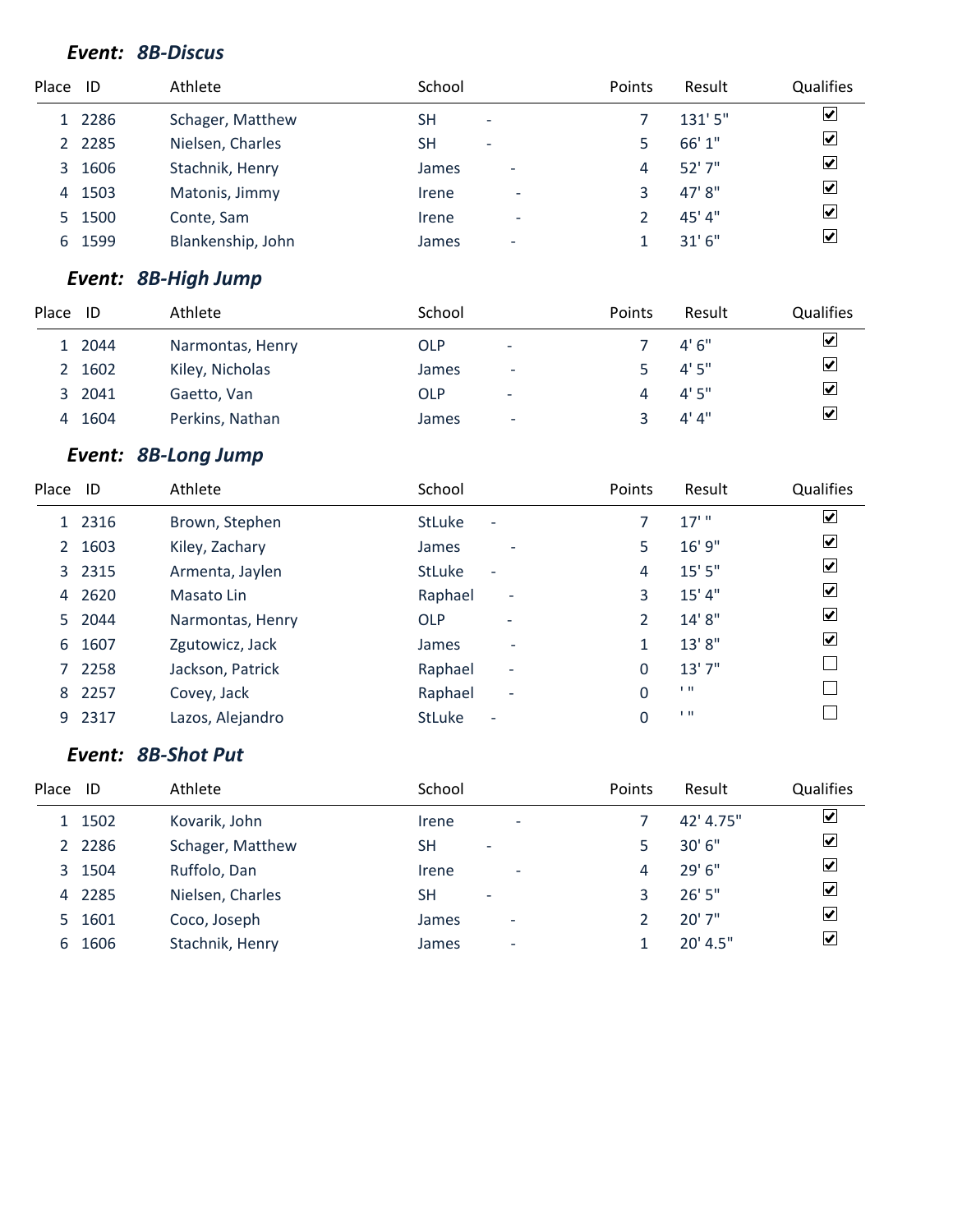# *Event: 8B-Triple Jump*

| Place ID    |        | Athlete          | School                                   | Points | Result    | Qualifies               |
|-------------|--------|------------------|------------------------------------------|--------|-----------|-------------------------|
|             | 1 1502 | Kovarik, John    | Irene<br>$\overline{\phantom{a}}$        |        | 31' 4.25" | $\overline{\mathbf{v}}$ |
| $2^{\circ}$ | 1604   | Perkins, Nathan  | <b>James</b><br>$\overline{\phantom{0}}$ | 5      | 30' 10"   | $\overline{\mathbf{v}}$ |
|             | 3 2256 | Clolinger, Mitch | Raphael<br>$\overline{\phantom{a}}$      | 4      | 30' 4''   | $\overline{\mathbf{v}}$ |
| 4           | 2258   | Jackson, Patrick | Raphael<br>$\overline{\phantom{a}}$      |        | 28' 1"    | $\overline{\mathbf{v}}$ |
|             | 5 2282 | Herrmann, Lupe   | <b>SH</b><br>$\overline{\phantom{a}}$    |        | 26' 4"    | $\overline{\mathbf{v}}$ |
| 6           | 2045   | Pacentine, Joey  | OLP<br>$\overline{\phantom{a}}$          |        | 24' 9"    | $\overline{\mathbf{v}}$ |
|             | 2043   | LoConte, Eddie   | <b>OLP</b><br>$\overline{\phantom{a}}$   |        | 1.11      |                         |

#### *Event: 8G-100 Meter Final*

| Place | ID     | Athlete          | School                                    | <b>Points</b> | Result | <b>Qualifies</b>        |
|-------|--------|------------------|-------------------------------------------|---------------|--------|-------------------------|
|       | 1 2312 | Spencer, Zuri    | <b>StLuke</b><br>$\overline{\phantom{a}}$ |               | 14.6   | ☑                       |
|       | 2 1499 | Schilf, Samantha | Irene<br>$\overline{\phantom{a}}$         |               | 15.0   | $\overline{\mathbf{v}}$ |
|       | 3 2255 | Timmons, Mckenna | Raphael<br>$\overline{\phantom{a}}$       |               | 16.4   | $\overline{\mathbf{v}}$ |

*Event: 8G-1600 Run*

| Place ID |        | Athlete        | School       | Points | Result | <b>Qualifies</b>        |
|----------|--------|----------------|--------------|--------|--------|-------------------------|
|          | 1 2281 | Juda, Isabelle | SH<br>$\sim$ |        | 6:23.0 | $\overline{\mathbf{v}}$ |

#### *Event: 8G-200 Meter Dash*

| Place | ID     | Athlete         | School                                    | Points | Result | <b>Qualifies</b>        |
|-------|--------|-----------------|-------------------------------------------|--------|--------|-------------------------|
|       | 1 2308 | George, Quincy  | <b>StLuke</b><br>$\overline{\phantom{a}}$ |        | 30.9   | ⊻                       |
|       | 2 2036 | Dietrich, Grace | <b>OLP</b><br>٠                           |        | 31.0   | $\overline{\mathbf{v}}$ |
|       | 3 1598 | Stachnik, Coco  | James<br>$\overline{\phantom{0}}$         |        | 31.4   | ⊻                       |
|       | 4 2305 | Blair, Caroline | <b>StLuke</b><br>$\overline{\phantom{a}}$ |        | 32.8   | $\blacktriangledown$    |

#### *Event: 8G-400 Meter Dash*

| Place | ID     | Athlete              | School                                    | <b>Points</b> | Result | <b>Qualifies</b>        |
|-------|--------|----------------------|-------------------------------------------|---------------|--------|-------------------------|
|       | 1 1595 | Challgren, Gabriella | James<br>-                                |               | 1:19.2 | ☑                       |
|       | 2 2307 | Dooley, Claire       | <b>StLuke</b><br>$\overline{\phantom{a}}$ |               | 1:22.0 | ☑                       |
|       | 3 2027 | Thomas, Giselle      | OLP<br>$\overline{\phantom{a}}$           | 4             | 1:25.0 | ⊻                       |
|       | 4 2311 | O'Brien, Grace       | <b>StLuke</b><br>$\overline{\phantom{a}}$ |               | 1:28.0 | $\overline{\mathbf{v}}$ |

# *Event: 8G-400 Relay (Major) 4x100*

| Place ID | Athlete        | School                                    | Points | Result | Qualifies |
|----------|----------------|-------------------------------------------|--------|--------|-----------|
| 2308     | George, Quincy | <b>StLuke</b><br>$\overline{\phantom{a}}$ |        |        |           |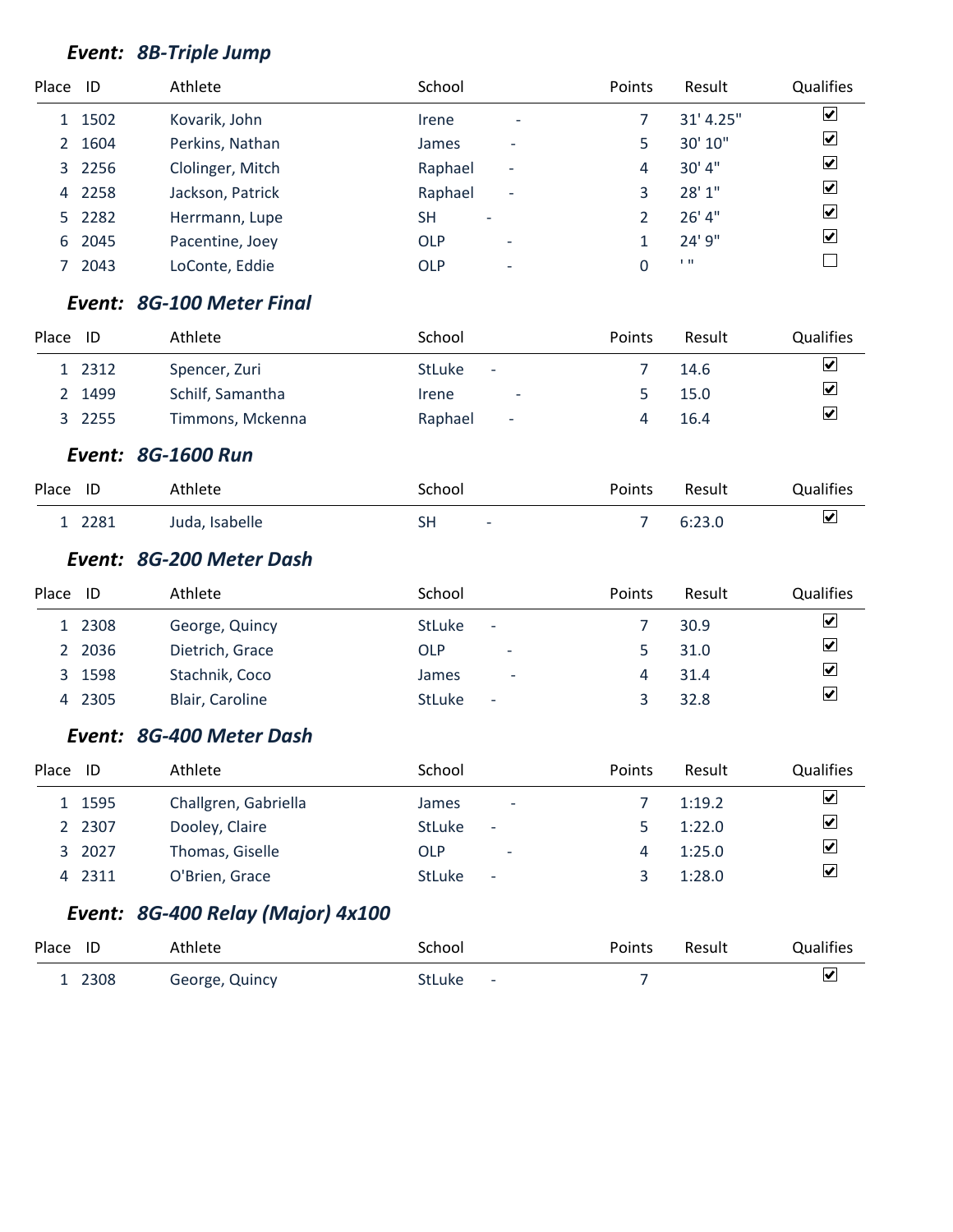|                |        | Event: 8G-400 Relay (Minor) 4x100 |               |                |          |                              |
|----------------|--------|-----------------------------------|---------------|----------------|----------|------------------------------|
| Place          | ID     | Athlete                           | School        | Points         | Result   | Qualifies                    |
|                | 1 1598 | Stachnik, Coco                    | James         | $\overline{4}$ |          | $\boxed{\blacktriangledown}$ |
| $\mathbf{2}$   | 2027   | Thomas, Giselle                   | <b>OLP</b>    | 3              |          | $\boxed{\blacktriangledown}$ |
|                |        | Event: 8G-75 Hurdle Final         |               |                |          |                              |
| Place          | ID     | Athlete                           | School        | Points         | Result   | Qualifies                    |
| 1              | 1499   | Schilf, Samantha                  | Irene         | $\overline{7}$ | 14.7     | $\blacktriangledown$         |
| 2              | 2040   | Vahl, Caitlin                     | <b>OLP</b>    | 5              | 15.4     | $\blacktriangledown$         |
| 3              | 2035   | Cranley, Deirdre                  | <b>OLP</b>    | 4              | 15.5     | $\blacktriangledown$         |
|                |        | Event: 8G-75 Meter Final          |               |                |          |                              |
| Place          | ID     | Athlete                           | School        | Points         | Result   | Qualifies                    |
|                | 1 1596 | DeLeon, Gabriella                 | James         | 7              | 10.6     | $\blacktriangledown$         |
| 2              | 1594   | Arnish, Mackenzie                 | James         | 5              | 10.6     | $\boxed{\blacktriangledown}$ |
| 3              | 2306   | Corrado, Kathleen                 | <b>StLuke</b> | 4              |          | $\blacktriangledown$         |
| $\overline{4}$ | 2310   | Morrissey, Molly                  | StLuke        | 3              | 13.0     | $\boxed{\blacktriangledown}$ |
|                |        | Event: 8G-800 Meter Run           |               |                |          |                              |
| Place          | ID     | Athlete                           | School        | Points         | Result   | Qualifies                    |
|                | 1 1594 | Arnish, Mackenzie                 | James         | $\overline{7}$ | 3:38.0   | $\boxed{\blacktriangledown}$ |
|                |        | <b>Event: 8G-800 Relay 4x200</b>  |               |                |          |                              |
| Place ID       |        | Athlete                           | School        | Points         | Result   | Qualifies                    |
| 1              | 1597   | Rush, Taylor                      | James         | $\overline{7}$ |          | $\blacktriangledown$         |
|                | 2 2309 | Johnson, Delaney                  | <b>StLuke</b> | 5              |          | $\blacktriangledown$         |
|                |        | Event: 8G-Discus                  |               |                |          |                              |
| Place ID       |        | Athlete                           | School        | Points         | Result   | Qualifies                    |
|                | 1 1597 | Rush, Taylor                      | James         | 7              | 59' 3"   | $\blacktriangledown$         |
| $\overline{2}$ | 2281   | Juda, Isabelle                    | <b>SH</b>     | 5              | 54' 4"   | $\blacktriangledown$         |
|                | 3 2307 | Dooley, Claire                    | StLuke        | $\overline{4}$ | 41' 0.5" | $\boxed{\blacktriangledown}$ |
|                |        | Event: 8G-High Jump               |               |                |          |                              |
| Place ID       |        | Athlete                           | School        | Points         | Result   | Qualifies                    |
| 1              | 1596   | DeLeon, Gabriella                 | James         | $\overline{7}$ | 4'0''    | $\blacktriangledown$         |
| $\overline{2}$ | 2035   | Cranley, Deirdre                  | <b>OLP</b>    | 5              | 3' 10"   | $\blacktriangledown$         |
| 3              | 1595   | Challgren, Gabriella              | James         | 4              | 3'8''    | $\blacktriangledown$         |
| 4              | 2040   | Vahl, Caitlin                     | OLP           | 3              | 3'6''    | $\blacktriangledown$         |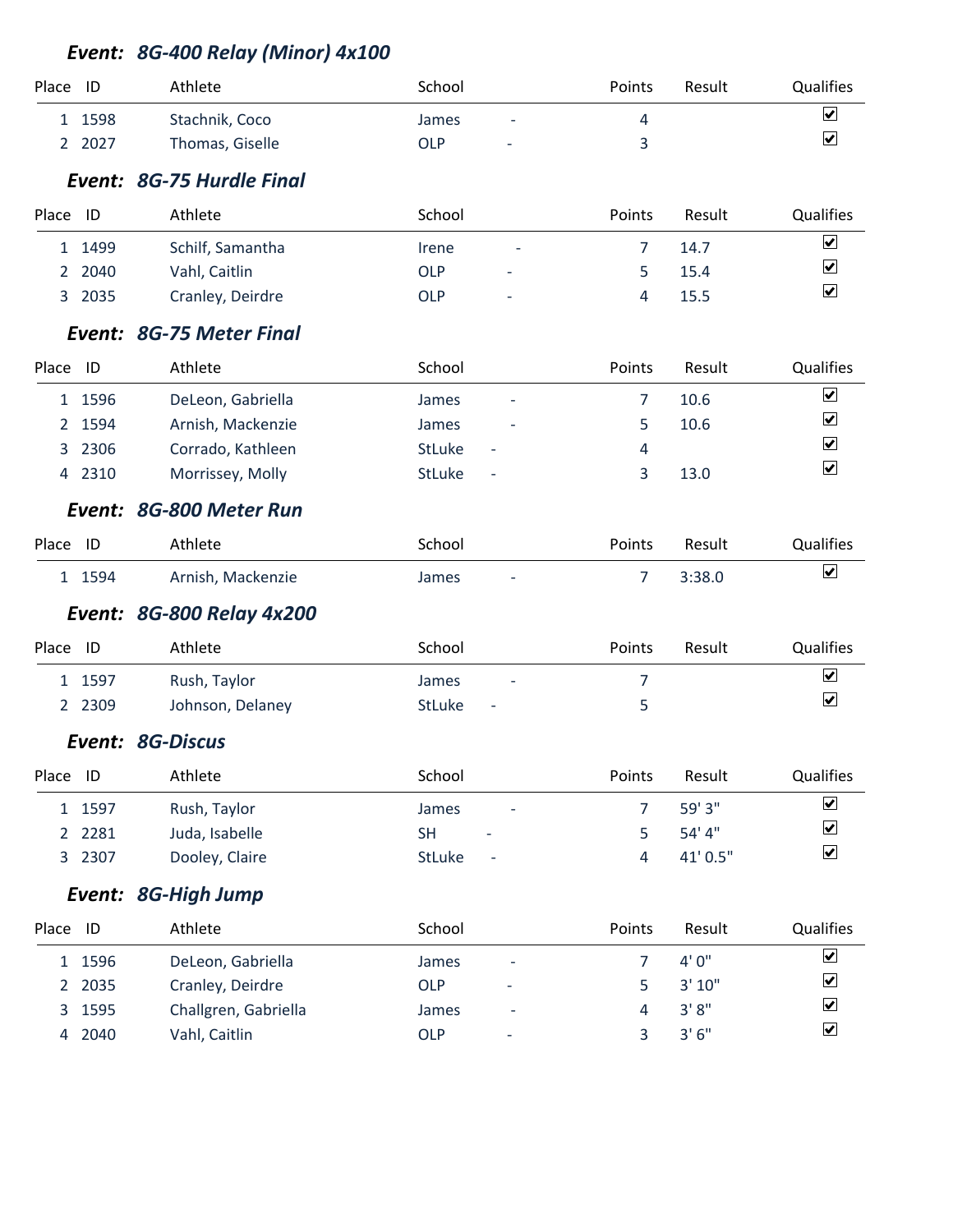#### *Event: 8G-Long Jump*

| Place        | ID   | Athlete           | School                                    | Points         | Result        | Qualifies                    |
|--------------|------|-------------------|-------------------------------------------|----------------|---------------|------------------------------|
| $\mathbf{1}$ | 2305 | Blair, Caroline   | <b>StLuke</b>                             | 7              | $12'$ 6.5"    | $\boxed{\blacktriangledown}$ |
| $\mathbf{2}$ | 2035 | Cranley, Deirdre  | <b>OLP</b><br>$\overline{\phantom{a}}$    | 5              | 12' 6''       | $\boxed{\blacktriangledown}$ |
| 3            | 2036 | Dietrich, Grace   | <b>OLP</b><br>$\overline{\phantom{a}}$    | 4              | $12'$ 4"      | $\overline{\mathbf{v}}$      |
| 4            | 2281 | Juda, Isabelle    | <b>SH</b>                                 | 3              | 12' 2.5"      | $\boxed{\checkmark}$         |
| 5            | 2308 | George, Quincy    | <b>StLuke</b><br>$\overline{\phantom{0}}$ | 2              | $12'$ "       | $\blacktriangledown$         |
| 6            | 2038 | Kubilius, Diana   | <b>OLP</b><br>$\overline{\phantom{a}}$    | 1              | $11'$ $9.5''$ | $\blacktriangledown$         |
| 7            | 1499 | Schilf, Samantha  | Irene<br>$\overline{\phantom{a}}$         | $\Omega$       | 1.11          |                              |
| 8            | 2255 | Timmons, Mckenna  | Raphael<br>$\overline{\phantom{a}}$       | $\Omega$       | 1.11          |                              |
| 9            | 2306 | Corrado, Kathleen | <b>StLuke</b>                             | $\Omega$       | 1.11          |                              |
| 10           | 1598 | Stachnik, Coco    | <b>James</b>                              | $\Omega$       | 1.11          |                              |
| 11           | 2312 | Spencer, Zuri     | <b>StLuke</b>                             | $\overline{0}$ | 1.11          |                              |
|              |      |                   |                                           |                |               |                              |

## *Event: 8G-Shot Put*

| Place | -ID    | Athlete          | School                                    | Points | Result      | Qualifies                    |
|-------|--------|------------------|-------------------------------------------|--------|-------------|------------------------------|
|       | 1 1597 | Rush, Taylor     | <b>James</b><br>$\overline{\phantom{0}}$  |        | 26'9''      | ☑                            |
|       | 2 2307 | Dooley, Claire   | <b>StLuke</b><br>$\overline{\phantom{a}}$ |        | 24' 10.25"  | $\overline{\mathbf{v}}$      |
|       | 3 2311 | O'Brien, Grace   | <b>StLuke</b><br>$\sim$                   |        | 20'10''     | $\boxed{\blacktriangledown}$ |
|       | 4 2310 | Morrissey, Molly | <b>StLuke</b><br>$\overline{\phantom{a}}$ |        | $20'$ 2.75" | $\overline{\mathbf{v}}$      |
|       | 5 2309 | Johnson, Delaney | <b>StLuke</b><br>$\overline{\phantom{a}}$ |        | $18'$ 9.25" | $\overline{\mathbf{v}}$      |

# *Event: 8G-Triple Jump*

| Place | ID     | Athlete          | School                              | <b>Points</b> | Result    | Qualifies               |
|-------|--------|------------------|-------------------------------------|---------------|-----------|-------------------------|
|       | 1 2281 | Juda, Isabelle   | SΗ<br>$\overline{\phantom{a}}$      |               | 27'9''    | ⊻                       |
|       | 2 1499 | Schilf, Samantha | Irene<br>$\overline{\phantom{a}}$   |               | $27'$ 4"  | $\overline{\mathbf{v}}$ |
|       | 3 2038 | Kubilius, Diana  | <b>OLP</b><br>٠                     | 4             | 25' 4.5'' | ☑                       |
|       | 4 2255 | Timmons, Mckenna | Raphael<br>$\overline{\phantom{a}}$ | 3             | 24'6''    | ☑                       |
|       | 5 2036 | Dietrich, Grace  | <b>OLP</b><br>٠                     |               | 23' 10.5" | $\overline{\mathbf{v}}$ |
|       | 6 2040 | Vahl, Caitlin    | <b>OLP</b><br>٠                     |               | 22'5''    | $\vert \checkmark\vert$ |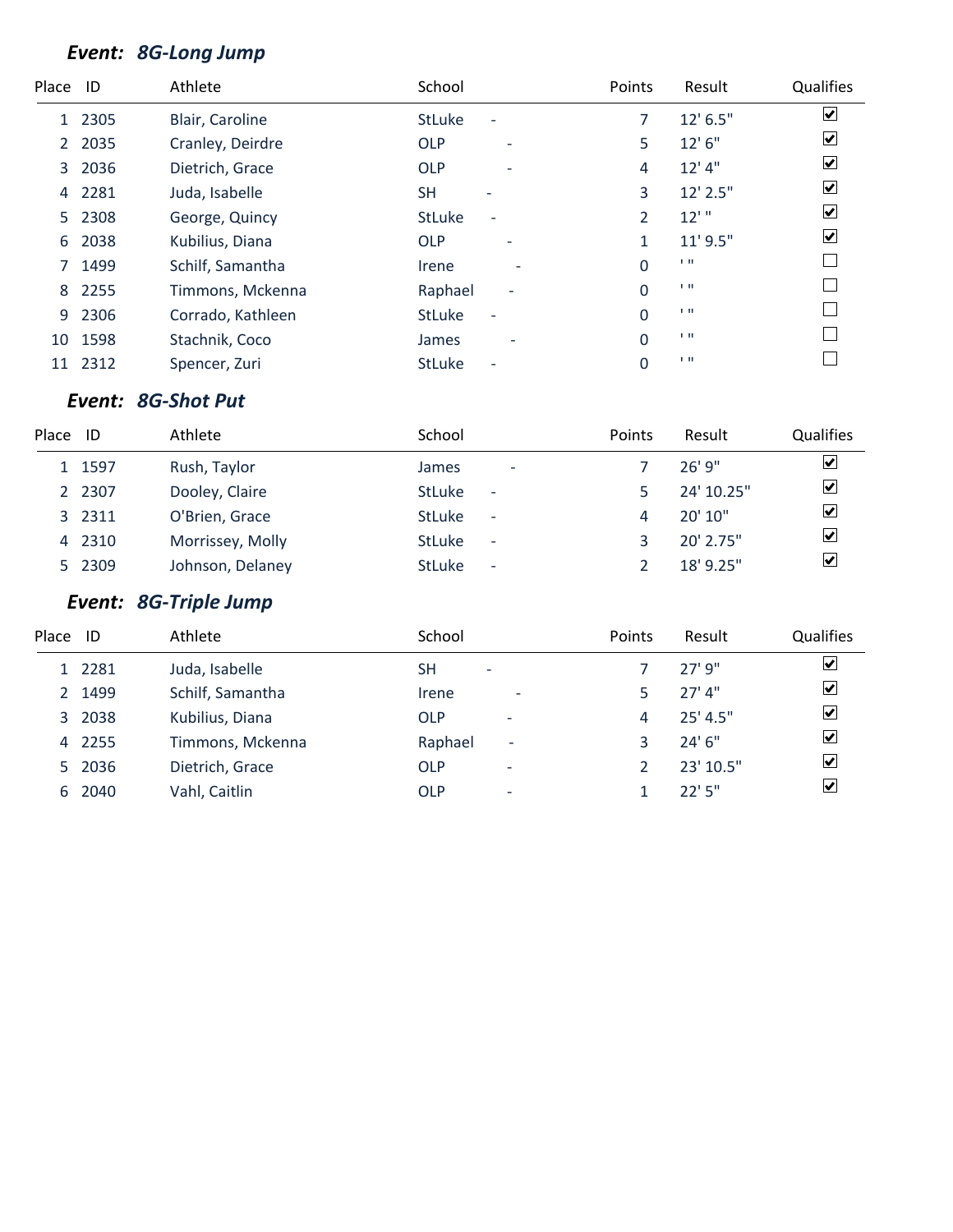# *SPL 2018 Class A Division Championship Meet JV Boys*

| 146              | Raphael                              |  |
|------------------|--------------------------------------|--|
| 113              | <b>James</b>                         |  |
| 92               | Isaac                                |  |
| 81               | <b>Irene</b>                         |  |
| 35               | <b>SH</b>                            |  |
| 34               | <b>OLP</b>                           |  |
| 21               | <b>SS/SD</b>                         |  |
| $\boldsymbol{0}$ | <b>ASCA</b>                          |  |
| 0                | <b>Cletus</b>                        |  |
| $\boldsymbol{0}$ | <b>Francis</b>                       |  |
| $\boldsymbol{0}$ | <b>HolyGhost</b>                     |  |
| $\boldsymbol{0}$ | <b>HT/ND</b>                         |  |
| $\boldsymbol{0}$ | IC                                   |  |
| 0                | Joan                                 |  |
| 0                | Joe                                  |  |
| $\boldsymbol{0}$ | <b>JohnOfCross</b><br>$\blacksquare$ |  |
| 0                | <b>Michael</b>                       |  |
| 0                | <b>Petronille</b>                    |  |
| 0                | <b>Pius</b>                          |  |
| 0                | <b>SSPP</b>                          |  |
| $\boldsymbol{0}$ | <b>Visitation</b>                    |  |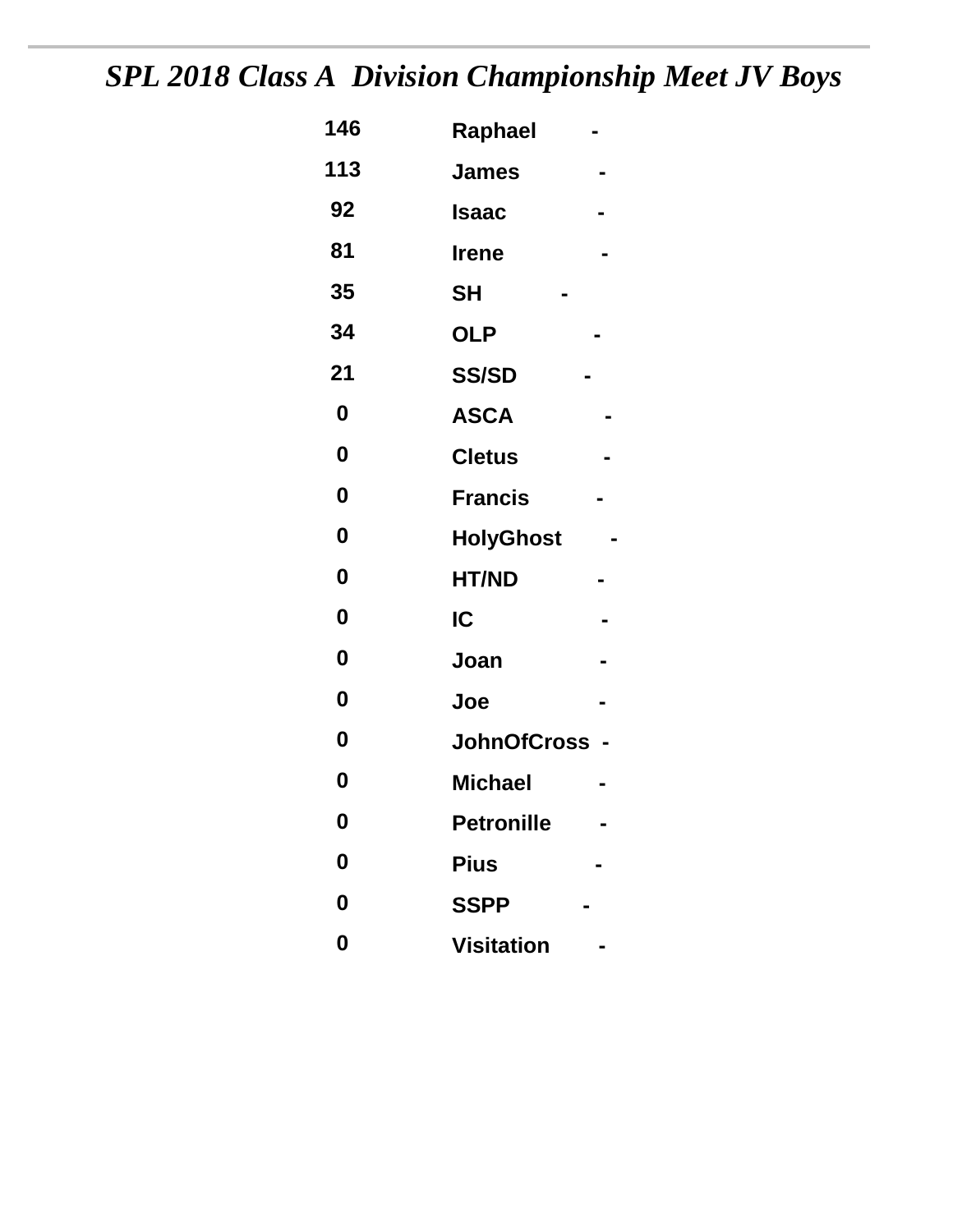# *SPL 2018 Class A Division Championship Meet JV Girls*

| 107              | <b>Irene</b>       |
|------------------|--------------------|
| 97               | <b>SH</b>          |
| 88               | <b>Isaac</b>       |
| 85               | <b>OLP</b>         |
| 66               | Raphael            |
| 19               | <b>James</b>       |
| 15               | <b>StLuke</b>      |
| 8                | <b>SS/SD</b>       |
| $\boldsymbol{0}$ | <b>ASCA</b>        |
| 0                | <b>Cletus</b>      |
| 0                | <b>Francis</b>     |
| $\boldsymbol{0}$ | <b>HolyGhost</b>   |
| $\boldsymbol{0}$ | <b>HT/ND</b>       |
| 0                | IC                 |
| $\boldsymbol{0}$ | Joan               |
| $\boldsymbol{0}$ | Joe                |
| 0                | <b>JohnOfCross</b> |
| 0                | <b>Michael</b>     |
| 0                | <b>Petronille</b>  |
| 0                | <b>Pius</b>        |
| 0                | <b>SSPP</b>        |
| 0                | <b>Visitation</b>  |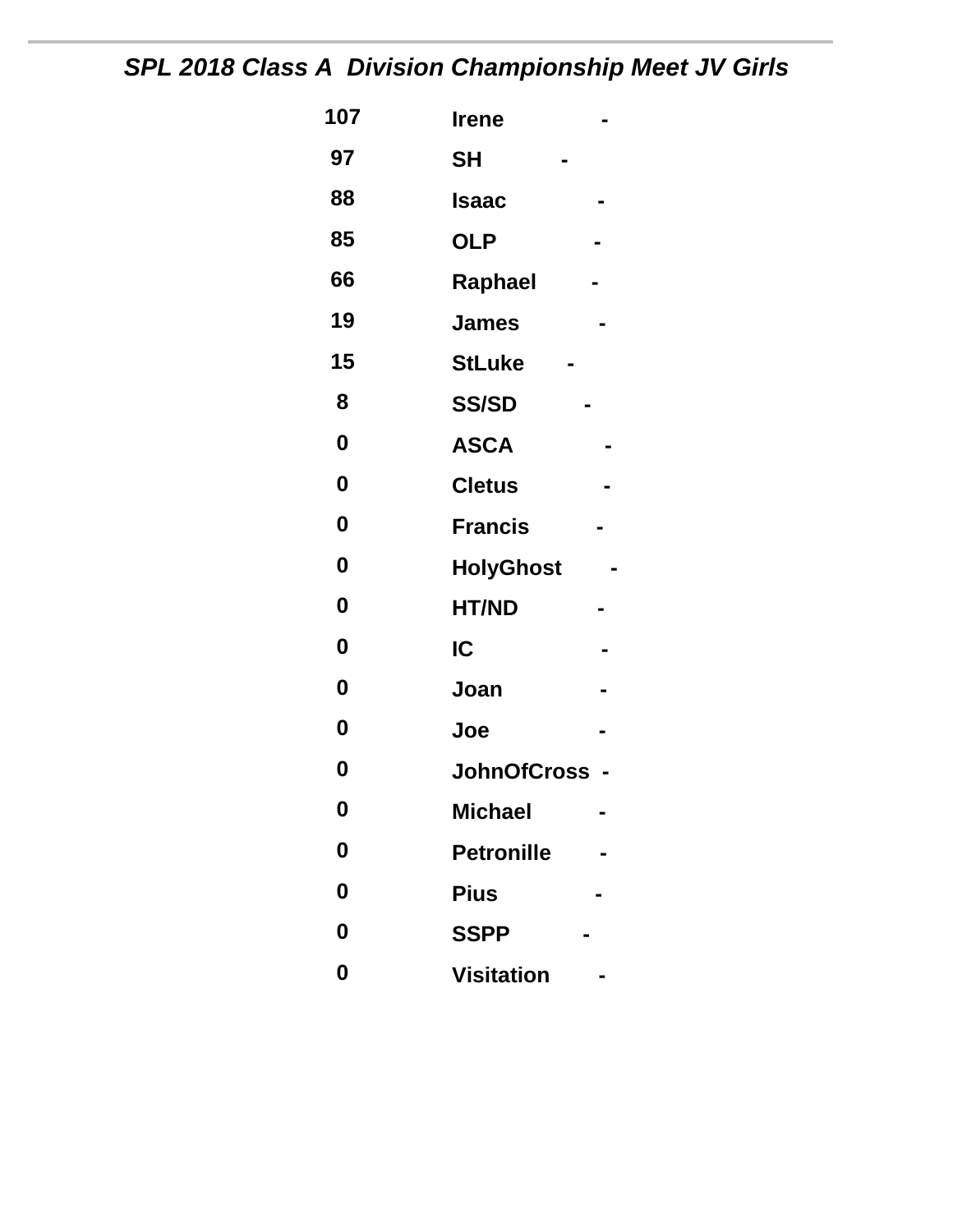# *SPL 2018 Class A Division Championship Meet Varsity Boys*

| 147 | <b>James</b>  |   |  |
|-----|---------------|---|--|
| 91  | <b>Irene</b>  |   |  |
| 77  | <b>Isaac</b>  |   |  |
| 64  | Raphael       | ∎ |  |
| 61  | <b>SH</b>     |   |  |
| 39  | <b>OLP</b>    |   |  |
| 37  | <b>StLuke</b> |   |  |